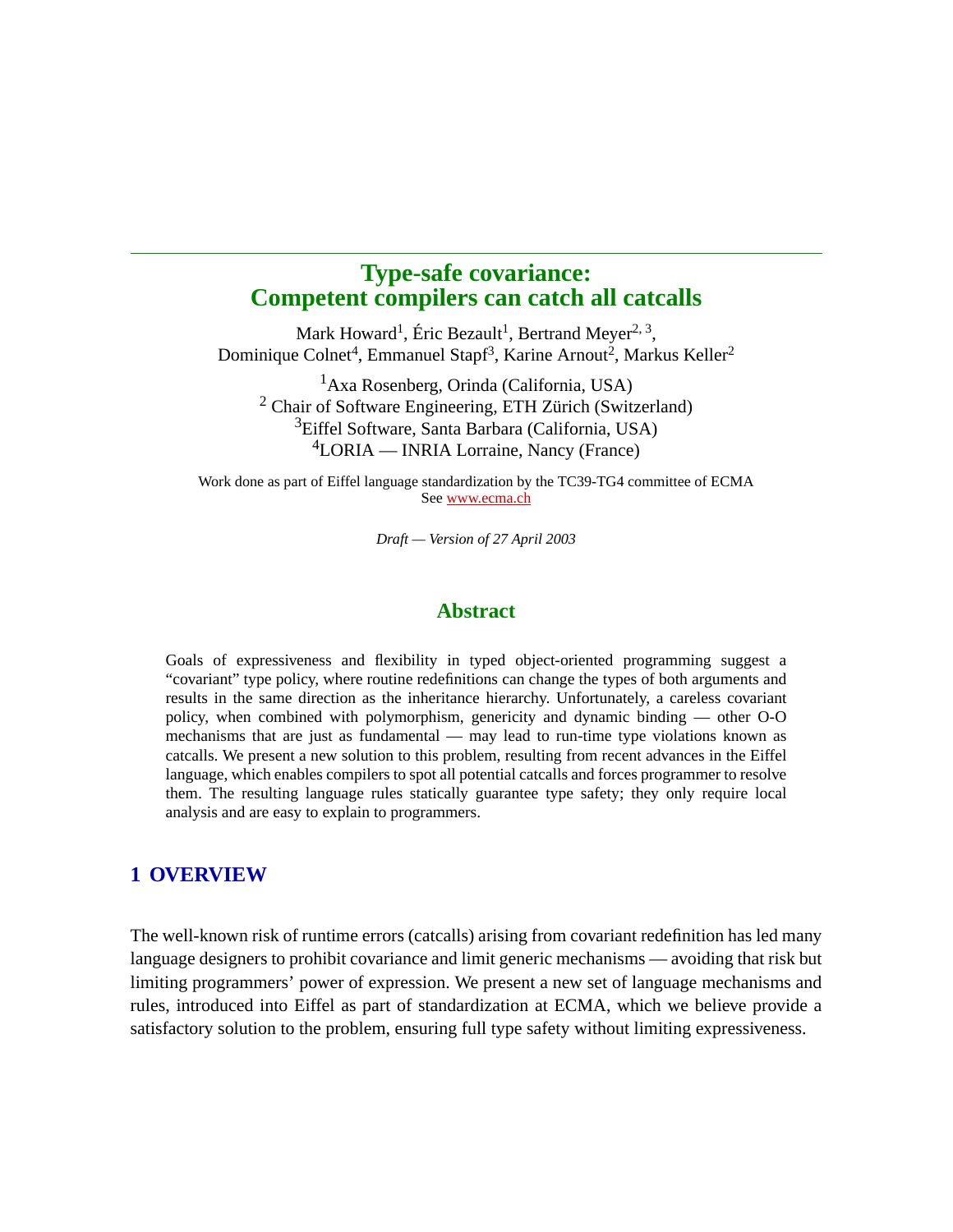The solution uses two complementary techniques:

- It takes advantage of the notion of *expanded inheritance*, recently introduced into Eiffel, which permits inheritance with all the associated facilities renaming, redefinition, undefinition, multiple and repeated inheritance except polymorphism.
- For the remaining cases, it requires any covariant redefinition to specify a "recast" routine that will process any arguments that, at run time, happen not to match the expectation.

This solution also covers issues caused by generic conformance and by descendant export narrowing. It is described in detail from section [11](#page-28-0) onward (to which the reader familiar with the problem may wish to turn first); intervening sections describe the issue, shows how programmers in less expressive languages such as Java address it, examine the pragmatic criteria for acceptability of a solution, and review previous approaches.

## **2 STATIC TYPING, INHERITANCE, GENERICITY**

A language is *statically typed* if its definition includes a set of rules, enforceable through mere analysis of program texts, which guarantee that no program satisfying these rules will ever, during an execution, trigger a *type failure* resulting from an attempt to apply an operation to a value on which it is not defined.

Static typing is good for software quality, since it's always advantageous to catch an error before rather than during execution, even if that execution is for debugging or testing.

To eliminate type failures, any static typing policy will add some constraints to the programming language, and so will restrict the set of programs that programmers are permitted to write. These restrictions could go too far, as illustrated *ad absurdum* by a trivial way to make any language statically typed: reject all programs. Less extreme policies — ensuring, for example, that even with the constraints the language remains Turing-complete — could still limit the language's expressiveness in a way that is practically unacceptable, by forcing programmers into lengthy and contorted ways of expressing useful computations. This indicates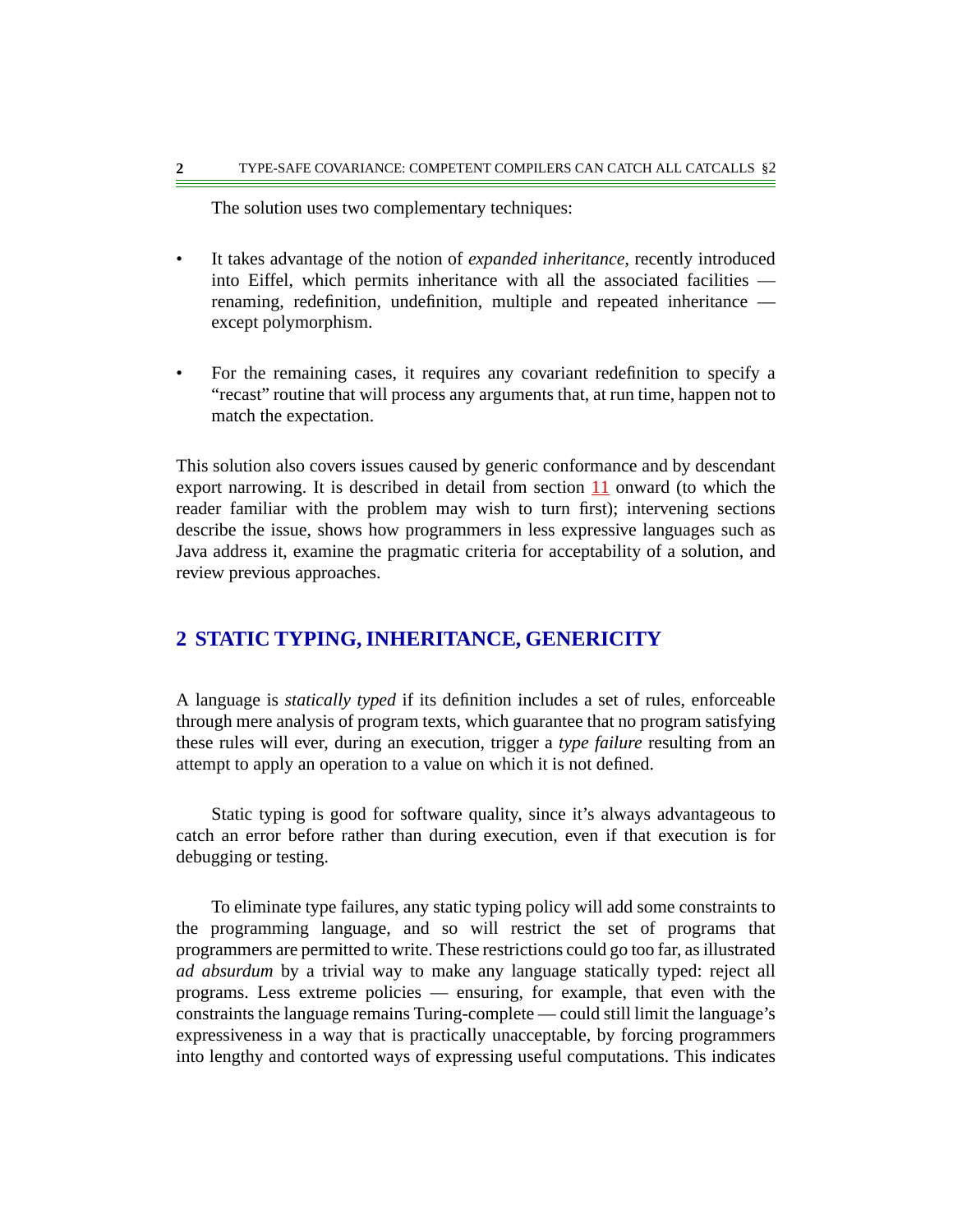that even though the notion of static typing has a rigorous definition (refined in section  $\overline{1}$  from the first version just given) a discussion of the issue cannot use rigorous criteria alone: it must also rest on an analysis, more subjective by nature, of whether the typing rules are acceptable to programmers. Section  $\frac{8}{2}$  $\frac{8}{2}$  $\frac{8}{2}$ , "Pragmatic considerations", will provide this analysis, showing that a good static typing solution must reconcile *safety* with *flexibility*.

Since safety  $-$  here, the ability to guarantee the absence of run-time type failures — is the very definition of static typing, we may consider this criterion as an absolute requirement and examine type policies in light of the second criterion: how much flexibility they offer. In the first statically typed languages — such as Pascal — the typing rules were simple:

- Each variable must have a *declaration* that specifies its type.
- Each type permits a clearly defined set of operations on its instances.
- Any operation that the program applies to a variable must be one of those permitted by its type.
- In any assignment  $x := e$  of a value to a variable (or argument passing  $p(e)$ where the formal argument of  $p$  is  $x$ ) the type of  $e$  must be exactly the same as the type of the variable *x*.

There is only minimal tolerance beyond these rules — to permit the traditional conversions between arithmetic types and, in the case of Pascal, to support record types with variants.

Statically typed object-oriented languages bring a major advance in flexibility by basing their type systems on inheritance. In an assignment (or argument passing, which should have the same semantics), the type of the source may be not just identical to the type of the target, but also a descendant type. If the types are different, the assignment is said to be *polymorphic*.

The type policy of such languages is based on inheritance. In a polymorphic assignment  $x := e$  or argument passing  $p(e)$ , the type of the source *e* must *conform* to the type of the target  $x$ . In simple cases this notion of conformance is just inheritance:  $C$  conforms to  $A$ , both being classes, if  $C$  is a descendant (direct or indirect heir) of *A*. The presence of genericity and other advanced type mechanisms leads to a refinement of this notion; for example if *LINKED\_LIST* inherits from *LIST* and both are generic classes, then *LINKED\_LIST* [*BOAT*] conforms to *LIST* [*BOAT*] and — subject to the results of the present discussion — *LINKED\_LIST* [*CAT*] will conform to *LIST* [*BOAT*] assuming that *CAT* (for "catamaran", not the animal) conforms to *BOAT*.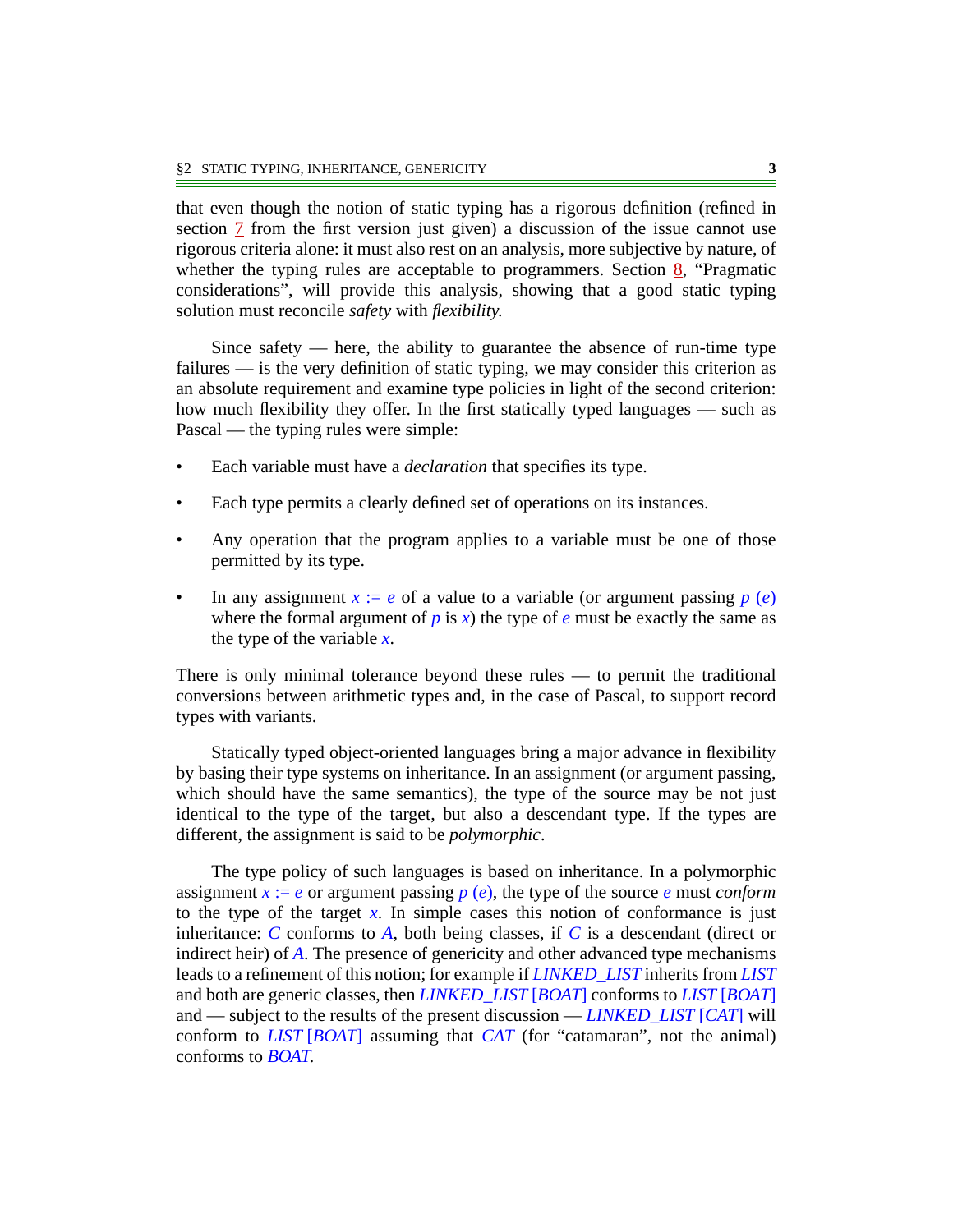# **3 COVARIANCE**

The use of inheritance as the basis for the type system leads to greater flexibility. Of particular interest is the ability to redefine the type of a feature's results and arguments in descendant classes. Typical examples arise with parallel inheritance hierarchies:

<span id="page-3-0"></span>

A *CAT* is (left side of the picture) a particular kind of *BOAT*, whose *captain* is (top right) a *SKIPPER*; the procedure that assigns the captain to the boat is called *sail*. The class *BOAT* may be declared as

```
class BOAT feature
    captain: SKIPPER
              -- Skipper assigned to this boat
    sail (c: SKIPPER) is
              -- Appoint c as captain of this boat.
         require
              captain_exists: c /= Void
         do
              captain := censure
              set: captain = c
         end
end
```
Note the precondition (**require**...) included here to specify that the skipper reference passed as argument must not be void, but denote an actual *SKIPPER* object.

In class *CAT* we express that a catamaran must be sailed by someone with the proper qualifications. To this effect we may use the *redefinition* mechanism to give *captain* a new type in *CAT*: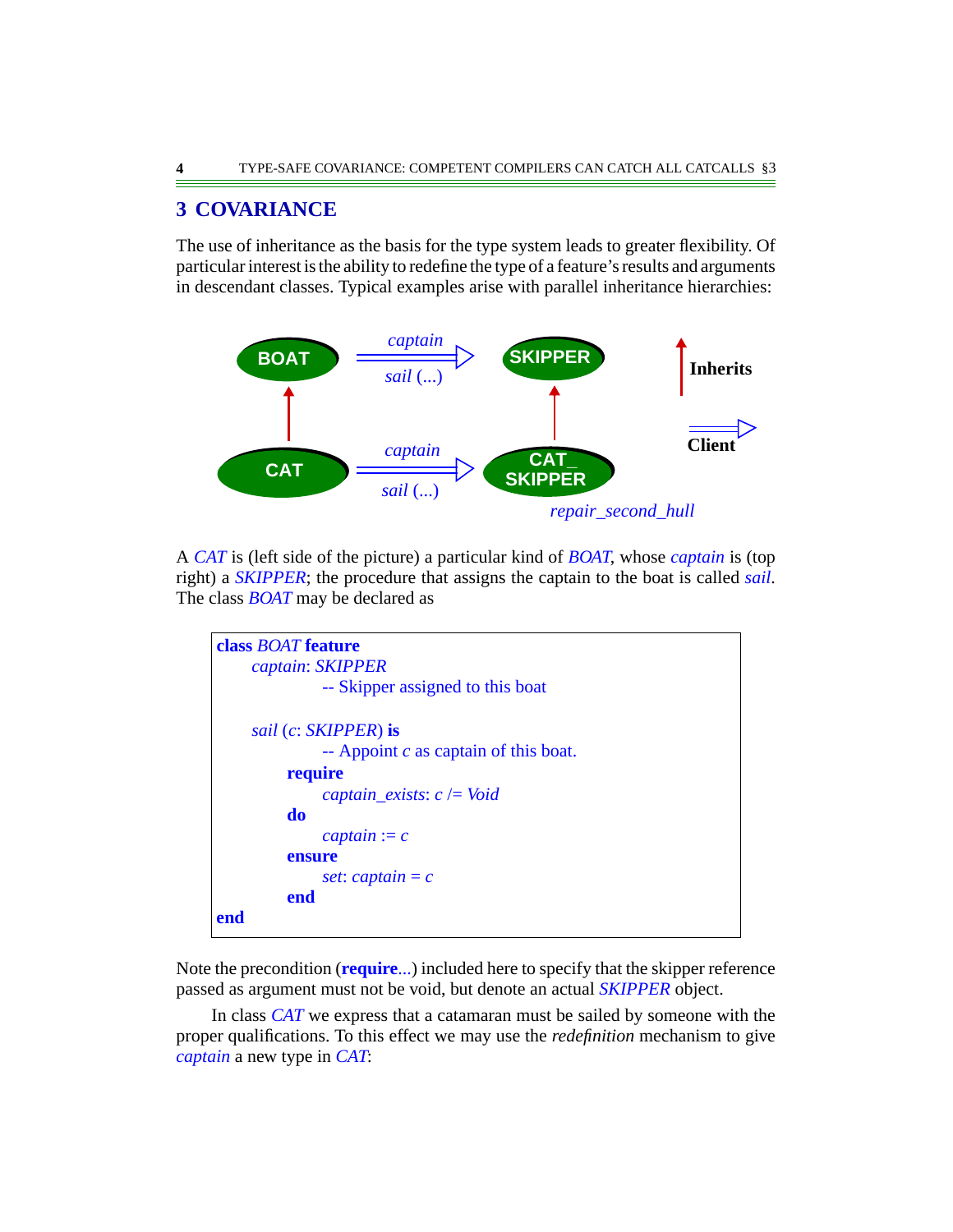| class <i>CAT</i> inherit   |                                                 |
|----------------------------|-------------------------------------------------|
| <b>BOAT</b>                |                                                 |
|                            | redefine captain, sail end                      |
| <b>feature</b>             |                                                 |
| captain: CAT_SKIPPER       |                                                 |
|                            | -- Catamaran skipper assigned to this catamaran |
| $\ldots$ See next $\ldots$ |                                                 |
| end                        |                                                 |

For clarity the language requires us to announce, in a **redefine** clause, which features we are going to redefine. This type redefinition of *captain* is called **covariant** because it goes in the same direction as inheritance: from general to specific.

If we only ever applied covariant redefinition to the *result type* of attributes and functions, as with *captain*, no particular safety issue would arise from the increased flexibility. But we can't stop here. If catamarans require a more specific kind of skipper, the argument to the procedure that *assigns* a skipper to a boat must change accordingly. So we should use covariant redefinition for routine arguments too:

```
-- (Missing part of CAT above.)
     sail ( ) is
c: CAT_SKIPPER
              -- Appoint c as captain of this boat.
          ... do clause as in class BOAT ...
```
For such a "setter" procedure the body of the redefinition would, as shown, simply reproduce the original, unlike routine redefinitions that also change the implementation. Such signature-only redefinitions are common and would cause "redefinition avalanche" with large amounts of duplicated code. This is not acceptable in practice and is avoided by Eiffel's *anchored type* mechanism. It suffices to declare the original version of *sail*, in *BOAT*, as

```
-- (Rewrite of declaration of sail in class SKIPPER.)
     sail ( ) is
c: like captain-- Appoint c as captain of this boat.
          ... Body same as in original ...
```
This "anchors" the type of the argument *c* to the type of *captain*, so that *c* has type *SKIPPER* in class *BOAT* and, in any descendant that covariantly redefines that type, the new type of *captain*, for example *CAT\_SKIPPER* in class *CAT*.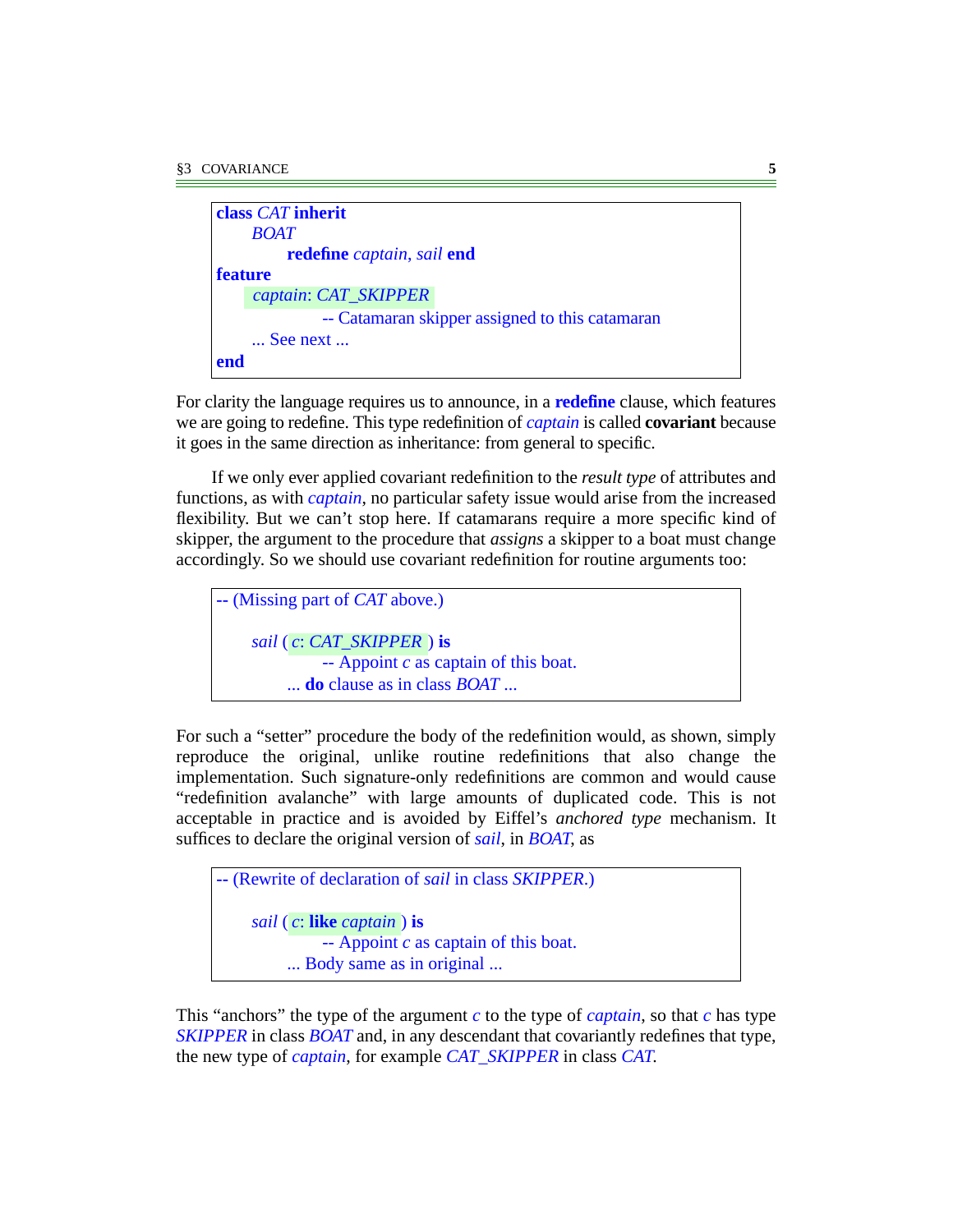Anchored types only make sense with covariance; conversely, it's hard because of the redefinition avalanche problem — to imagine a covariant type policy that would not provide anchored types.

Not all cases of argument covariance will, however, use anchored types, because anchoring requires that you can *predict* covariant redefinition at the level of the original declaration, here in *BOAT*. This issue of "ancestor foresight" is discussed further below (page  $1/2$ ).

Anchored types, so important in the practice of covariance, will require no special treatment in this discussion because the language definition treats them as a mere syntactical abbreviation for explicit covariant redefinition. All type rules apply to an "unfolded" form of classes where anchored types have been expanded to their full meaning; for example **like** *captain* will be replaced, in the application of type rules to class *CAT*, by the actual type it denotes in that class: *CAT\_SKIPPER*.

### **4 COVARIANCE IN PRACTICE**

The cats-and-boats example is not contrived. It is typical of a common scheme: covariant redefinition of the type of a query (usually an attribute, but possibly a function) such as *captain*. The very first case of inheritance that many people see in elementary presentations tends to be (see e.g. [\[16\]\)](#page-38-0) something like a class *MAMMAL* inheriting from *ANIMAL*; if there is a query *offspring*, then its type should be redefined covariantly throughout, reflecting that the offspring of a mammal are mammals, not just animals.

This is of course just a pedagogical example, but the scheme is just as frequent in practical software development. If we want a general class *NUMERIC* representing numbers with the usual arithmetic operations, then a query such as *minus*, giving *–a* for a number *a*, should yield a real number in the descendant *REAL*, a complex number in *COMPLEX* and so on. Or, if we have various implementations of trees, the query *parent* should be redefined, in each of the corresponding classes, to yield the same kind of tree node.

As soon as we permit such covariant redefinition of query *results*, the types of *arguments* must follow in the associated "setter" procedures, such as *sail* for boats, *engender* for animals, *set\_parent* for tree nodes.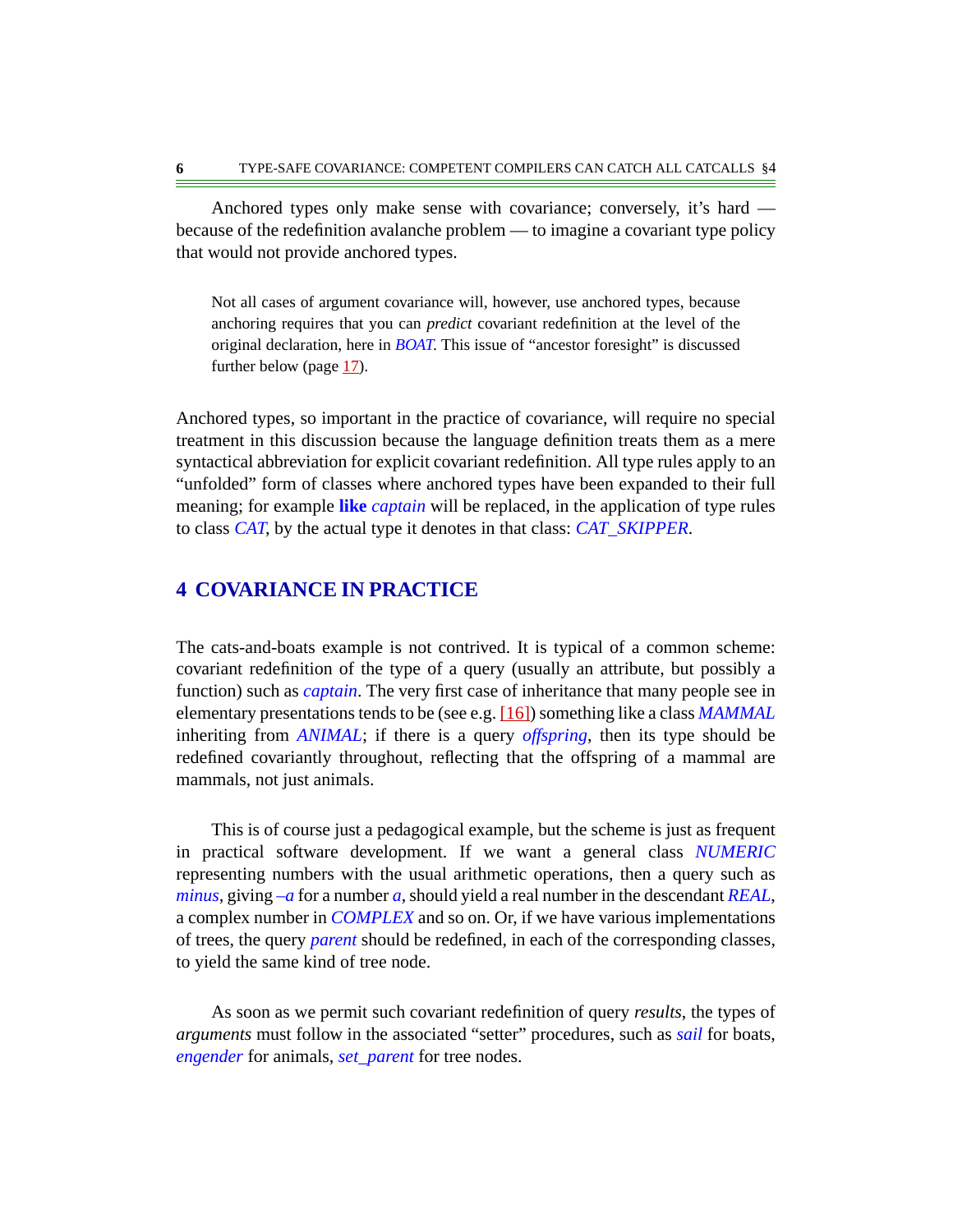Argument covariance also arises in the absence of such queries. The most obvious example is the function to compare two objects, declared in Eiffel as

*is\_equal* (*other*: **like** *Current*): *BOOLEAN*

and essential in any O-O model. (*Current* is the current object, also known as "this" or "self"; **like** *Current* is anchored to the type defined by the enclosing class.) Even in the absence of an anchored declaration mechanism, this would call for covariance: in a class *A*, we'll want to compare instances of *A* with instances of the same type. These observations also apply to a procedure *copy* (*other*: **like** *Current*) which copies the contents of *other* onto the current object.

### <span id="page-6-0"></span>**5 HOW JAVA PROGRAMMERS DO IT**

Many typed object-oriented languages, notably Java and C#, avoid the issues discussed in this article by prohibiting signature redefinition, as well as descendant hiding and genericity. (Genericity mechanisms are planned but not released.) It is interesting to try to understand how programmers in these languages get around the issue. Typically, they use a large amount of casting (type conversions).

A good example is provided by the following extract from the Java AWT library (abbreviated from the source at <u>[java.sun.com/j2se/1.4.1/download.html](http://java.sun.com/j2se/1.4.1/download.html)</u>). An "interface" (completely deferred class) defines a routine addLayoutComponent:

public interface LayoutManager2 extends LayoutManager {... void addLayoutComponent(Component comp, Object constraints); ... }

Here now is a class that would want to make the routine secret, but cannot because officially there is no descendant hiding:

```
public class BoxLayout implements LayoutManager2 ... {...
     ...
      /** *
Not used by this class.
     ...
     */
    public void addLayoutComponent
          (Component comp, Object constraints)
{ }...
}
```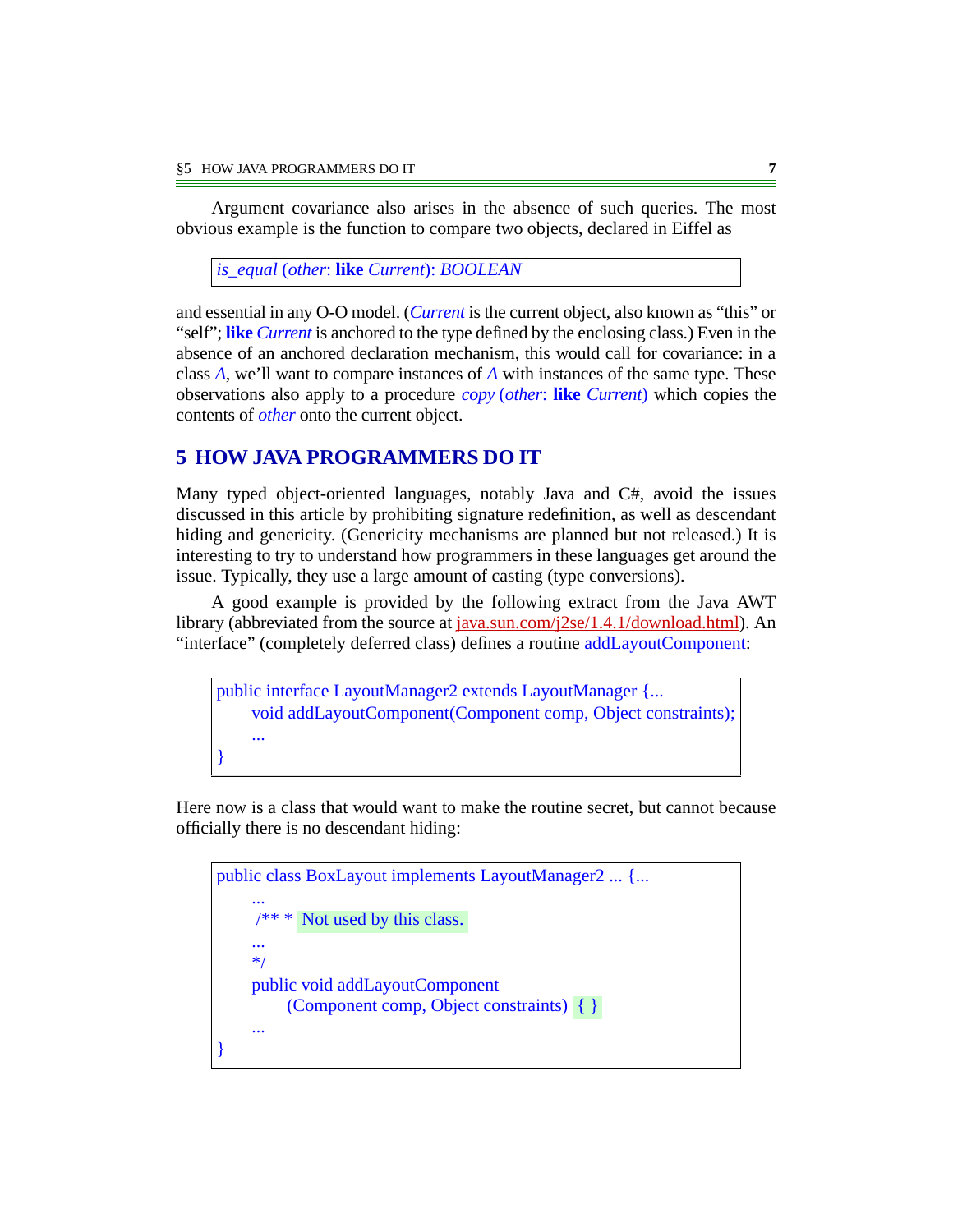Note the techniques, highlighted above, to suggest descendant hiding: a comment saying the routine is inapplicable here; and a body that does nothing. Nothing, however, prevents a client from executing the routine, either directly or through a polymorphic call; the result — doing nothing — will hardly be satisfactory, or reveal the error.

The original types for the arguments are Component and Object. As in many practical cases, another descendant requires covariant redefinition. This is not permitted by the language so let us see how the programmer has addressed the issue:

```
public class GridBagLayout implements LayoutManager2 ... {...
    public void addLayoutComponent
         (Component comp, Object constraints) {
     if (constraints instanceof GridBagConstraints) {
         setConstraints(comp, (GridBagConstraints)constraints);
        } else if (constraints != null) {
          throw new IllegalArgumentException(
              "cannot add to layout: constraints must be
              a GridBagConstraint");
      }
 }
...
}
```
Since in this class the routine expects the constraints argument to be of type GridBagConstraints rather than the original Object, it has to perform a type test (instanceof), then a cast, to call the appropriate operation setConstraints with valid arguments; if the type doesn't match, all it can do is throw an exception. This kind of processing, made necessary by the inflexible type rules of the language, is not attractive, and may lead to undesirable exceptions at run time.

The same example incidentally shows the consequences of lacking a genericity mechanism. The routine setConstraints is itself written as

public void setConstraints (Component comp, GridBagConstraints constraints) { comptable.put(comp, constraints.clone()); }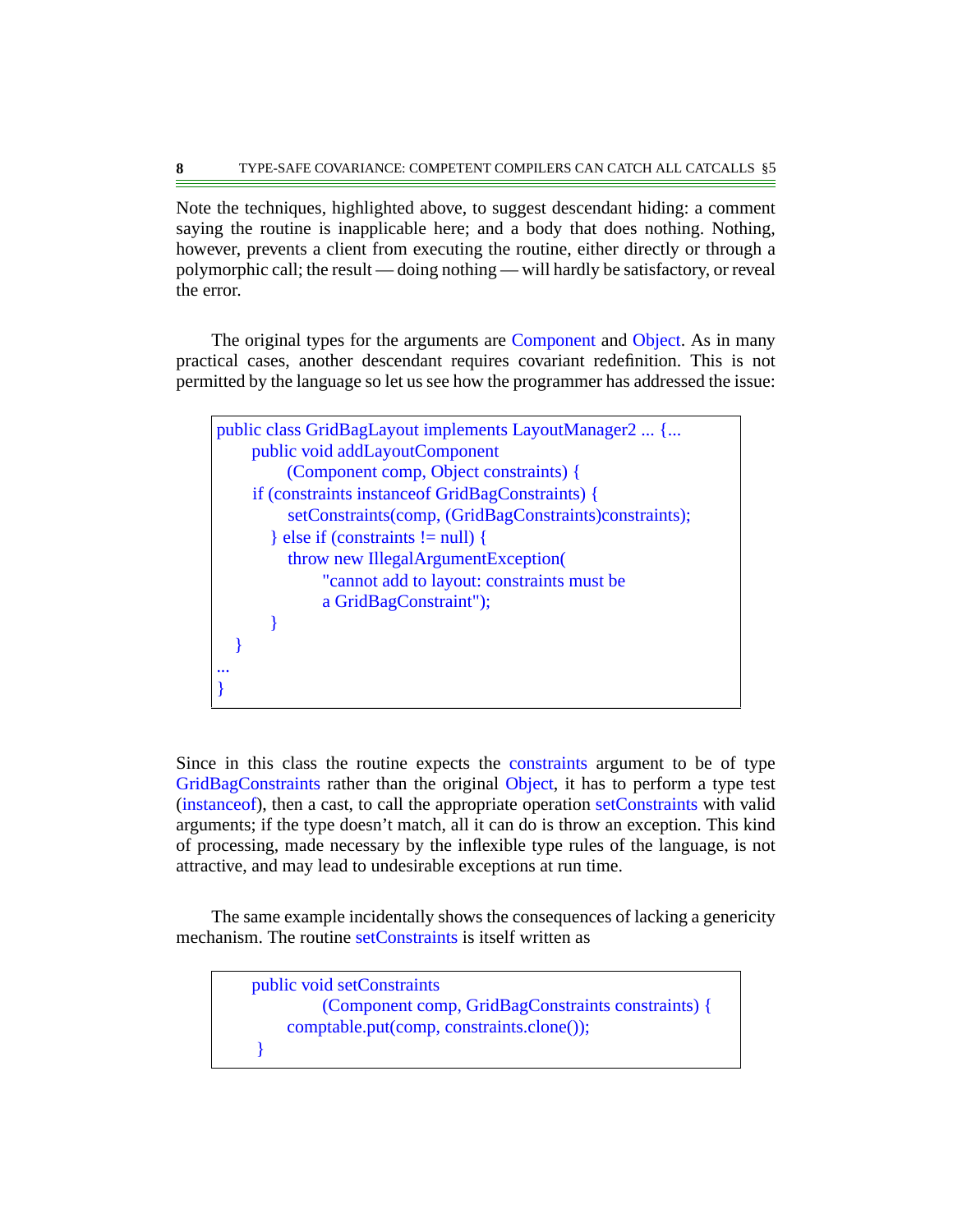/\*\*

with

 \* This hashtable maintains the association between \* a component and its gridbag constraints. \* The Keys in  $<$ code $>$ comptable $<$ /code $>$  are the components and the \* values are the instances of  $<$ code>GridBagConstraints $<$ /code>.

 ... \*/ protected Hashtable comptable;

(A possible name for the programming language mechanism illustrated here is "Genericity Through Comments".) Defining a class Hashtable without genericity will, in the code using hash tables and other common container structure, lead again to numerous casts, and in the end to brittle programs where unplanned run-time cases may cause program failures.

These examples, from a fundamental Java library, seem to suggest that the mechanisms discussed in this article — covariance, descendant hiding, genericity do address fundamental expressive needs of programming; excluding them leads to a contorted style involving casts and exceptions, and to risks of run-time failure.

The mechanisms have their own potential problems, to be discussed now. It seems appropriate to include the mechanisms and address their problems, rather than stick to the more restrictive style just illustrated.

## <span id="page-8-0"></span>**6 CATCALLS**

The flexibility of covariant redefinition leads to the risk of run-time type failures known as *catcalls*. A catcall is an attempt to apply an operation to an object for which the operation is not defined; the precise definition appears in section [7.](#page-11-0) Catcalls may happen out of three main causes: combination of argument covariance and polymorphism; genericity; descendant hiding.

The first is the conflict between covariant argument redefinition, polymorphism and reference aliasing. With these declarations (used throughout later examples):

```
boat1: BOAT; cat1: CAT
skipper1: SKIPPER; cat_skipper1: CAT_SKIPPER
```
the following *polymorphic* assignment is valid:

*boat1* := *cat1*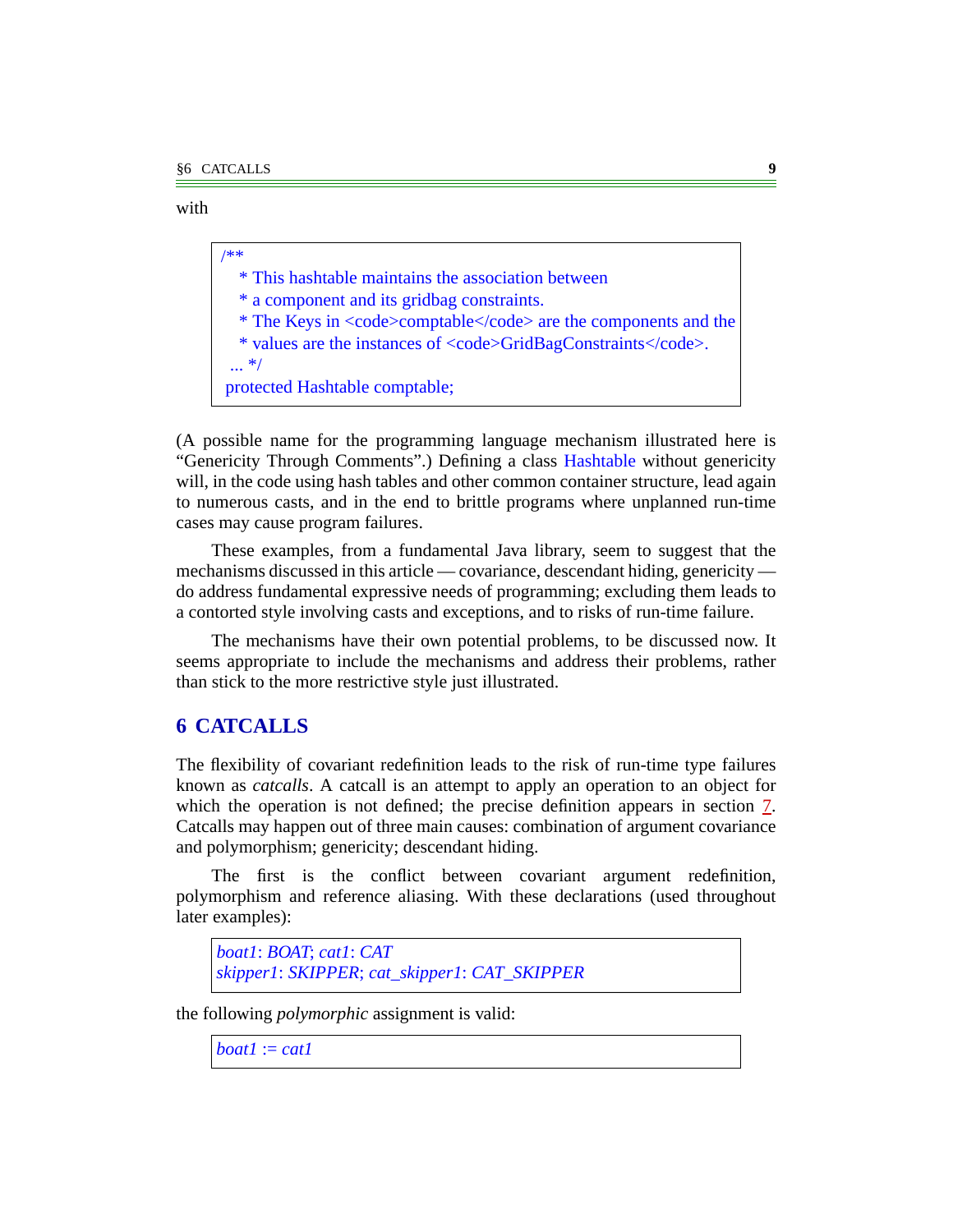and the following call is always type-valid:

*boat1*.*sail* (*skipper1*)

But if the two are executed in sequence — assuming that all the associated objects have been previously created — then the routine *sail* of class *CAT* puts at run time a non-specialist *SKIPPER*, rather than a *CAT\_SKIPPER*, in charge of a *CAT*, precisely what the redefinition of the argument of *sail* was intended to prohibit.

This case prompts two comments:

• Nothing truly bad happens at the time of the call to *sail*; rather, as illustrated below, the run-time structure now contains a ticking bomb, a reference *captain* to a *SKIPPER* object in a *CAT* object, instead of the expected *CAT\_SKIPPER* object. The problem will manifest itself when the execution attempts to access a feature that is only defined for *CAT\_SKIPPER* object, for example *captain*.*repair\_second\_hull*, where the procedure *repair\_second\_hull* did not exist in *SKIPPER* (as shown in the figure on page  $\overline{4}$ ). Applied to an ordinary non-catamaran *SKIPPER*, the attempt to call *captain*.*repair\_second\_hull* will fail at run time.



• The problem only arises because object models typically rely on references and on *aliasing*, the ability for different references to be attached to the same object. Here the polymorphic assignment causes the same object, of type *CAT*, to be available through two references, *boat1* and *cat1*. The problem is that the corresponding program variables are of different types and hence assume different operations.

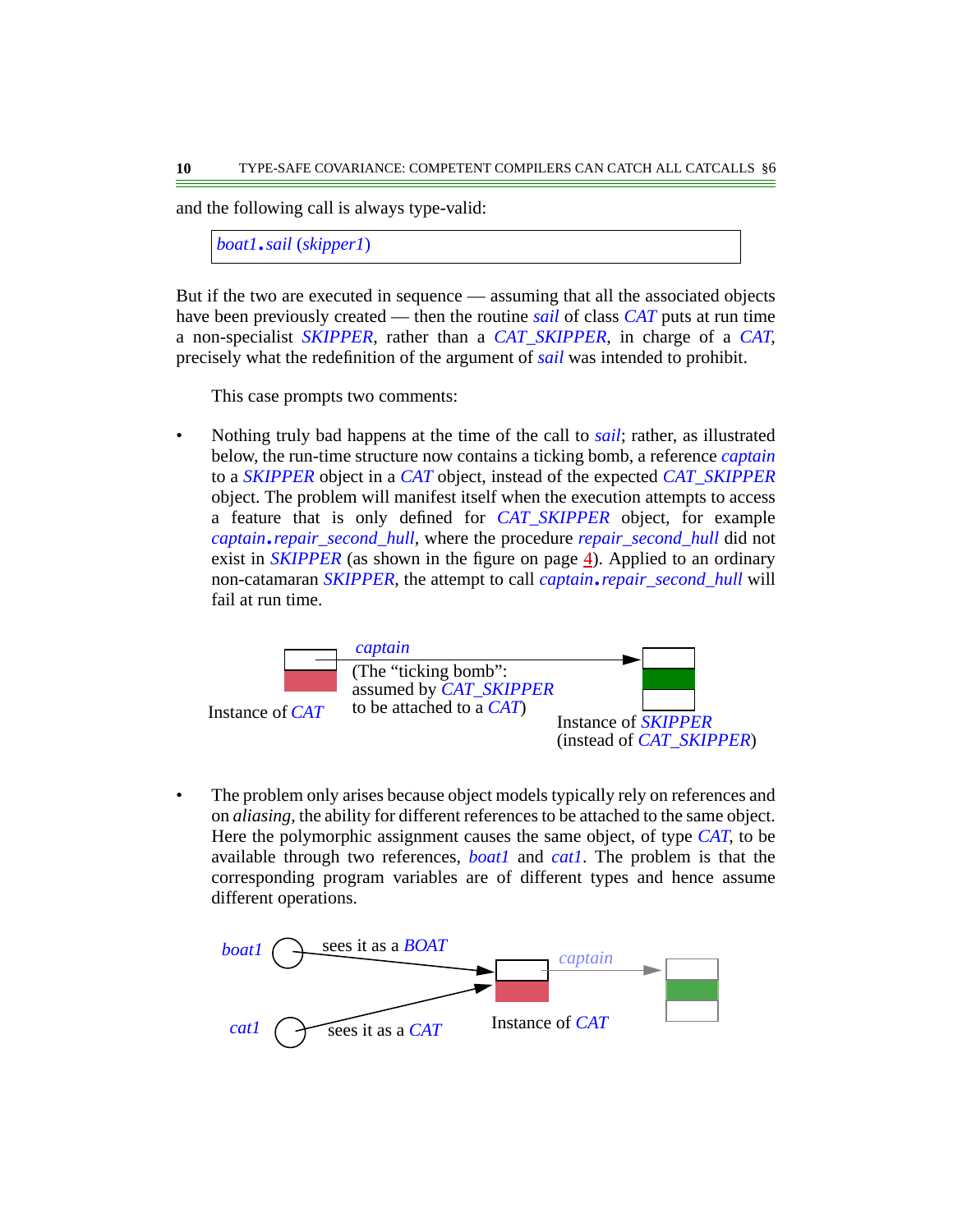The second source of catcalls is the addition of genericity to the preceding mechanisms. It seems desirable, for a generic class such as *LIST* [*G*] — as well as *ARRAY*, *SET*, *BINARY\_TREE* and others representing container structures — that *LIST* [*C*] conform to *LIST* [*A*] if *C* conforms to *A*, since a list of catamaran skippers (for example) is a list of boat skippers. But then with

*skipper\_list*: *LIST* [*SKIPPER*]; *cat\_skipper\_list*: *LIST* [*CAT\_SKIPPER*]

and the assignment

*skipper\_list* := *cat\_skipper\_list*

we may add an element to the skipper list:

```
skipper_list.extend (skipper1)
```
where *extend* appends an element at the end of the list; for that element the call uses a *SKIPPER* argument since we have a list of skippers. But that is still the same list as *cat\_skipper\_list*; so we may also use

*cat\_skipper1* := *cat\_skipper\_list*.*last*

where *last* returns the last element of a *LIST*. This puts us in the same ticking-bomb state as in the first case; with *cat\_skipper1* we think we have a *CAT\_SKIPPER* but it's actually attached to a plain *SKIPPER*, so a seemingly legitimate call *cat\_skipper1*. *repair\_second\_hull* will fail at execution time.

The third cause of catcalls, "descendant hiding" is somewhat different. It arises if we allow a descendant class to restrict the export status of a feature that it inherits. The standard example is a procedure *add\_vertex*, exported in class *POLYGON*, but made secret (private) in its descendant *RECTANGLE*. Then with dynamic binding a call of the form *polygon1*.*add\_vertex* will fail if *polygon1* is polymorphically attached to an object of type *RECTANGLE*.

The most common response is that such descendant hiding is bad and should be prohibited by the language. But one may argue a more subtle case [\[10\]](#page-38-1). Without deciding on the methodological issue for the moment, we simply register the problem as another potential source of catcalls.

In the term "catcall" [\[9\],](#page-38-2) denoting a run-time type failure arising from one of the causes listed here, "cat" is an abbreviation for a feature's *Changed Availability* (the last case) *or Type* (the other two). The rest of this article develops techniques to defeat catcalls.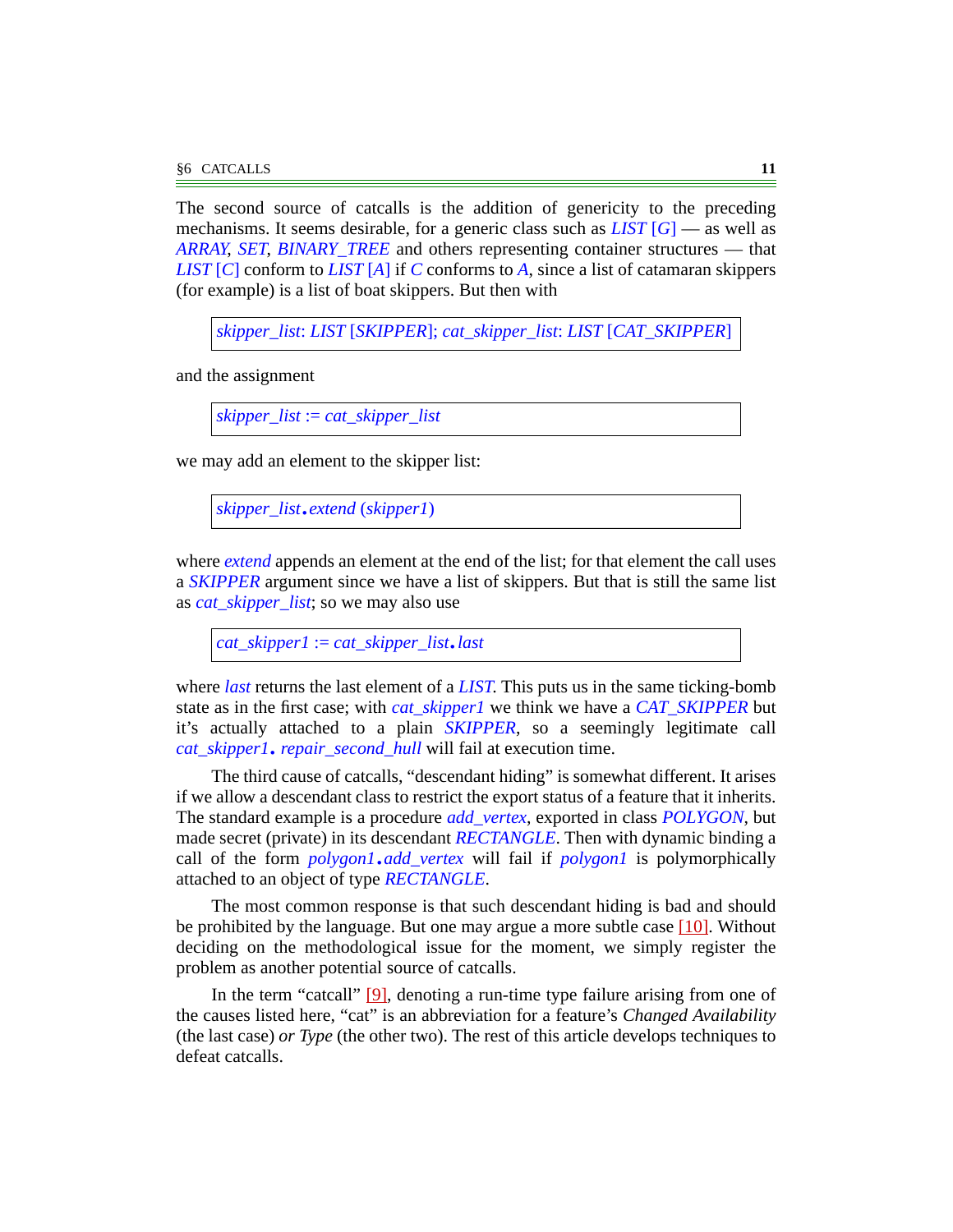# <span id="page-11-0"></span>**7 DEFINITIONS**

Defeating begins with defining. The following are more precise statements of the basic concepts and issues used informally so far.

Although the discussion applies to object-oriented programs, we may start in a more general context. We assume that the execution of a program consists of a sequence of operations, and that each operation expects operands of specific types. This is true even at the machine level: a floating-point addition requires its operands to be floating-point numbers, and otherwise will fail.

Here is what we are trying to avoid:

## **Run-time type failure**

A *run-time type failure* is a program's attempt, during execution, to apply an operation to an operand whose type is not acceptable to the operation.

Run-time type failures are damaging not only to software reliability but also potentially to *security*, since a favorite intrusion technique is for an attacker to misuse an operation on operands for which it was not intended.

To fend off run-time type failures, a programming language definition may include special constraints, making up what is also called the "static semantics" of the language:

## **Validity constraint**

A *validity constraint* for a programming language is a boolean condition applicable to any syntactically legal program text in the language.

A typical validity constraint is the usual rule on assignments*target* := *source*, stating that the type of the *source* must be the same as the type of the *target* (or, in an O-O language with inheritance, conform to it). In line with the definition of validity constraints:

- It only applies to *syntactically legal* texts; it is the job of the syntax rules (not the validity constraints) to specify that the assignment symbol must be properly written as  $:=$ , that the target must be a variable and the source an expression.
- It is a *boolean condition* on program texts: a syntactically legal assignment may or may not satisfy the constraint.

In this discussion we are interested in a particular kind of validity constraint, for languages where it is possible to associate a type with various program elements such as variables and expressions:

# **Type rule**

A *type rule* is a validity constraint involving the types associated with program elements.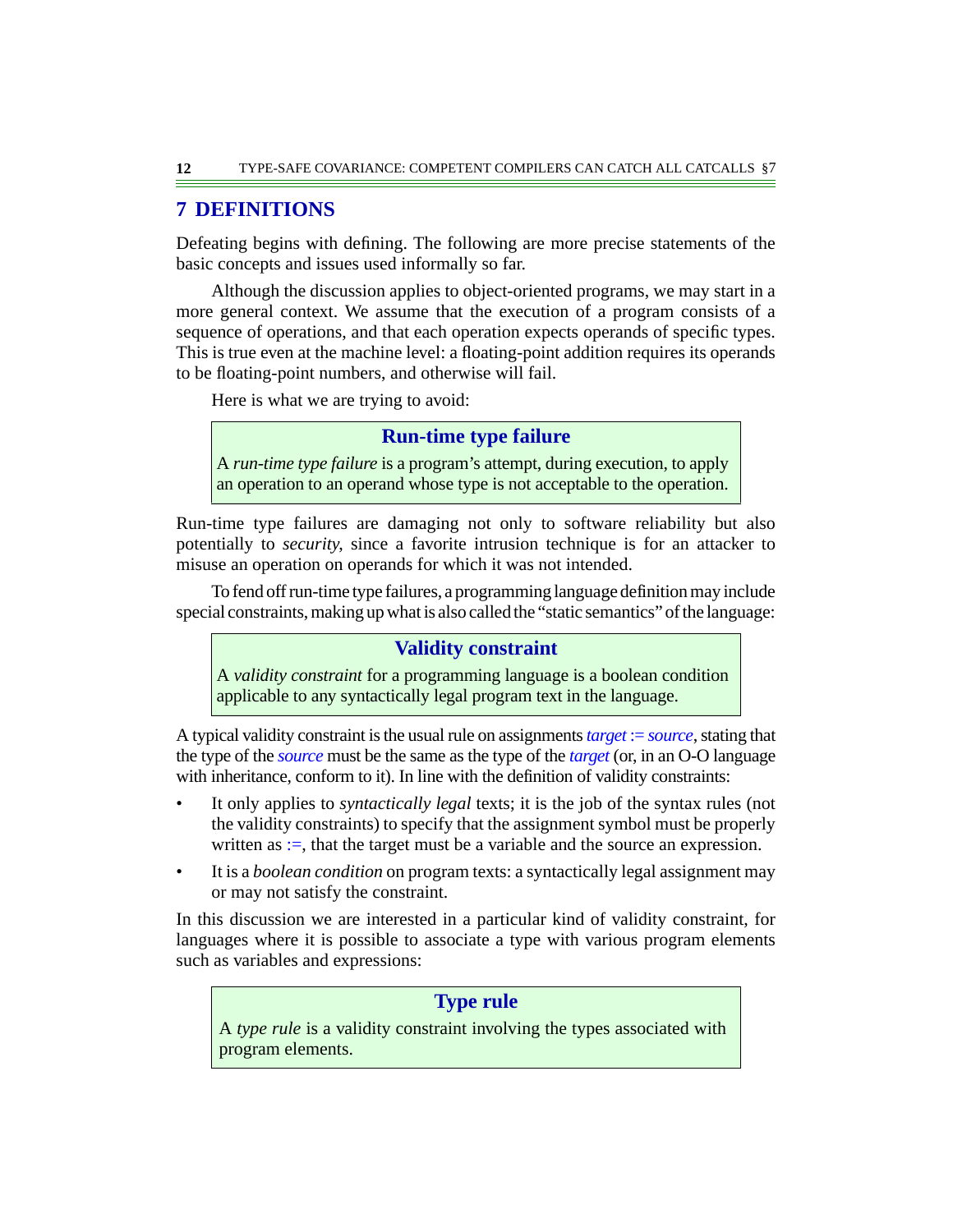Programs satisfying these rules will be called "valid":

### **Valid program**

A syntactically legal program written in a programming language whose definition includes a set of type rules is *valid* if it satisfies all these type rules.

Note the gradation in soundness properties: a program may or not be syntactically *legal*; if it is, it may or not be *valid* (a concept that is not defined if the program is not syntactically legal). If we also have a way to define the intended behavior of a program, as with Eiffel's contracts, a program may or not be *correct* for that specification (a concept that is not defined if the program is not valid, and is also not explored further in this discussion).

These definitions lead to the programming language property that we are trying to achieve:

### **Statically typed language**

A programming language is *statically typed* if its definition includes a set of type rules, guaranteeing that no execution of a valid program will ever produce a run-time type failure.

The power of this notion comes from its *static* nature: the type rules are booleanvalued functions on program texts. If a language is statically typed we can guarantee the absence of run-time type failures by examining program texts prior to any execution. This is far superior to any technique that would involve running tests of the programs.

This examination of program texts will be the responsibility of a software tool:

### **Static checker**

A static type checker (*static checker* for short) for a programming language is a program that can process any syntactically legal program text in that language and determine whether it satisfies the type rules.

Making a language statically typed means adding a set of type rules to its definition, and hence — for the sake of safety of program execution — restricting the set of valid programs. The issue discussed in this article is the conflict between this safety concern and the flexibility resulting from object-oriented mechanisms. We must devise a set of typing rules that make the language statically typed according to this definition, without depriving programmers of the power of expression afforded by the powerful mechanisms of object-oriented development including classes, single and multiple inheritance, polymorphism, dynamic binding and — if possible — covariance.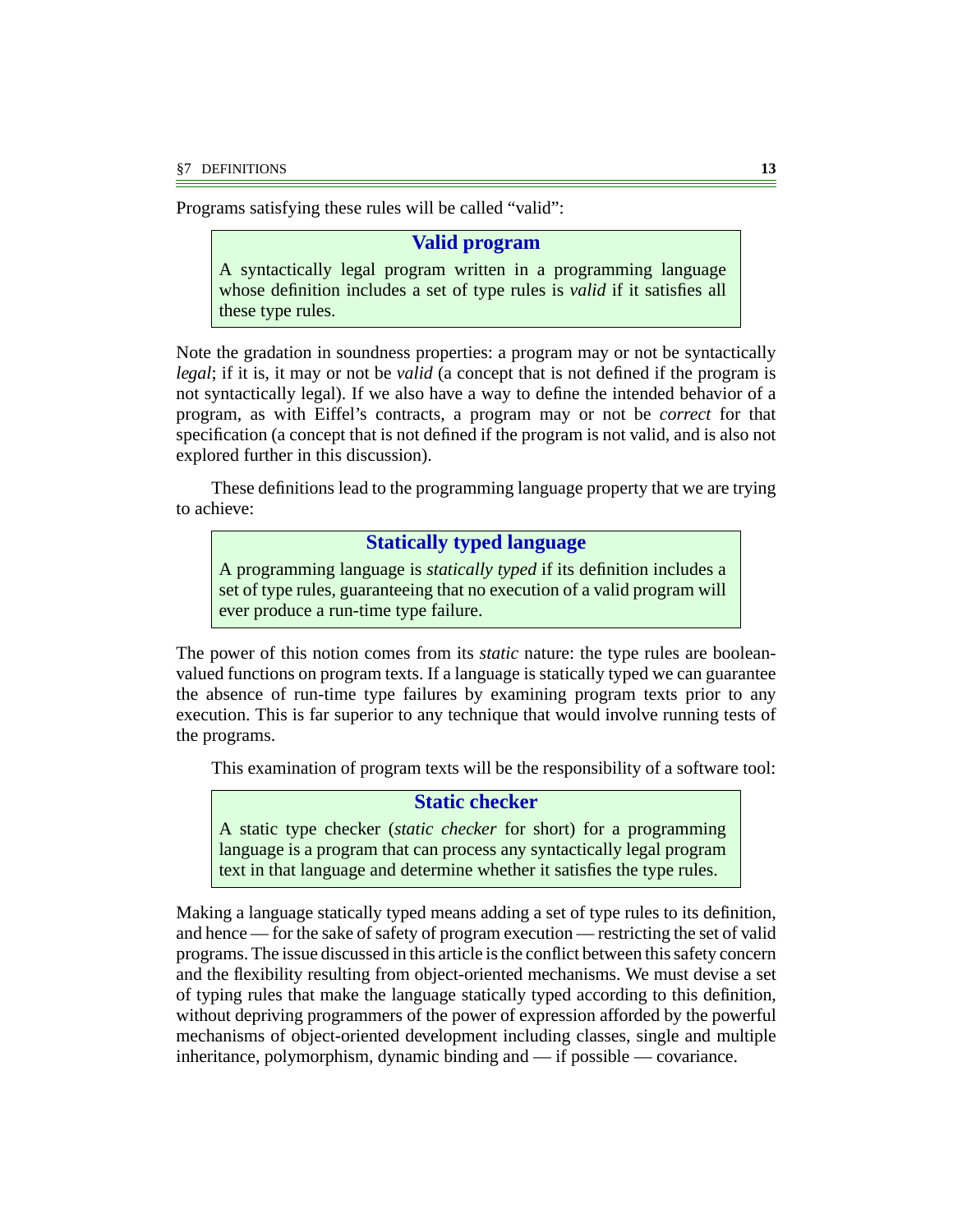It's also useful to define "catcall". What's special about catcalls is that they are not straightforward type errors — such as an assignment *cat1* := *boat1* where the type of the source would not conform to the type of the target — but plague programs that pass basic static type checking. Let's first define that basic level:

### **Class-level validity**

A system (object-oriented program) is *class-level-valid* if it satisfies the following properties:

- 1 In every assignment or argument passing, the type of the source conforms to the type of the target.
- 2 In every feature call  $f$  (...) (unqualified) or  $x \cdot f$  (...) (qualified),  $f$  is an exported feature of the class on which the type of *x* is based.

Here a type *conforms to* another if its base class is a descendant of the other's base class and, if there are generic parameters, they also conform (as with *LIST* [*CAT*] conforming to *LIST* [*BOAT*]). The name "class-level validity", indicates that this property can be checked class by class, without access to the rest of the system. The above definition sticks to the essentials; for details see chapter 22 of [\[7\].](#page-38-3)

Catcalls arise when class-level validity does not suffice to ensure validity:

### **Catcall**

A catcall is a feature call that, in a class-level-valid system, can cause a run-time type failure because of the presence in the system of any of:

- 1 A covariant argument redefinition.
- 2 A routine argument whose type is a generic parameter.
- 3 Descendant hiding (export restriction for an inherited feature).

Calls may be *qualified*, as in  $x \cdot f$  (...), or *unqualified*, as in  $f$  (...) where f is a feature of the enclosing class. In Eiffel the export rules only apply to qualified calls; hence:

> <span id="page-13-0"></span>**Export-catcall rule (for an Eiffel-style export policy)** Only qualified calls may cause catcalls.

Thanks to this property we don't need any anti-catcall validity constraint for *secret* features. We'll take advantage of this property when defining our final type rules.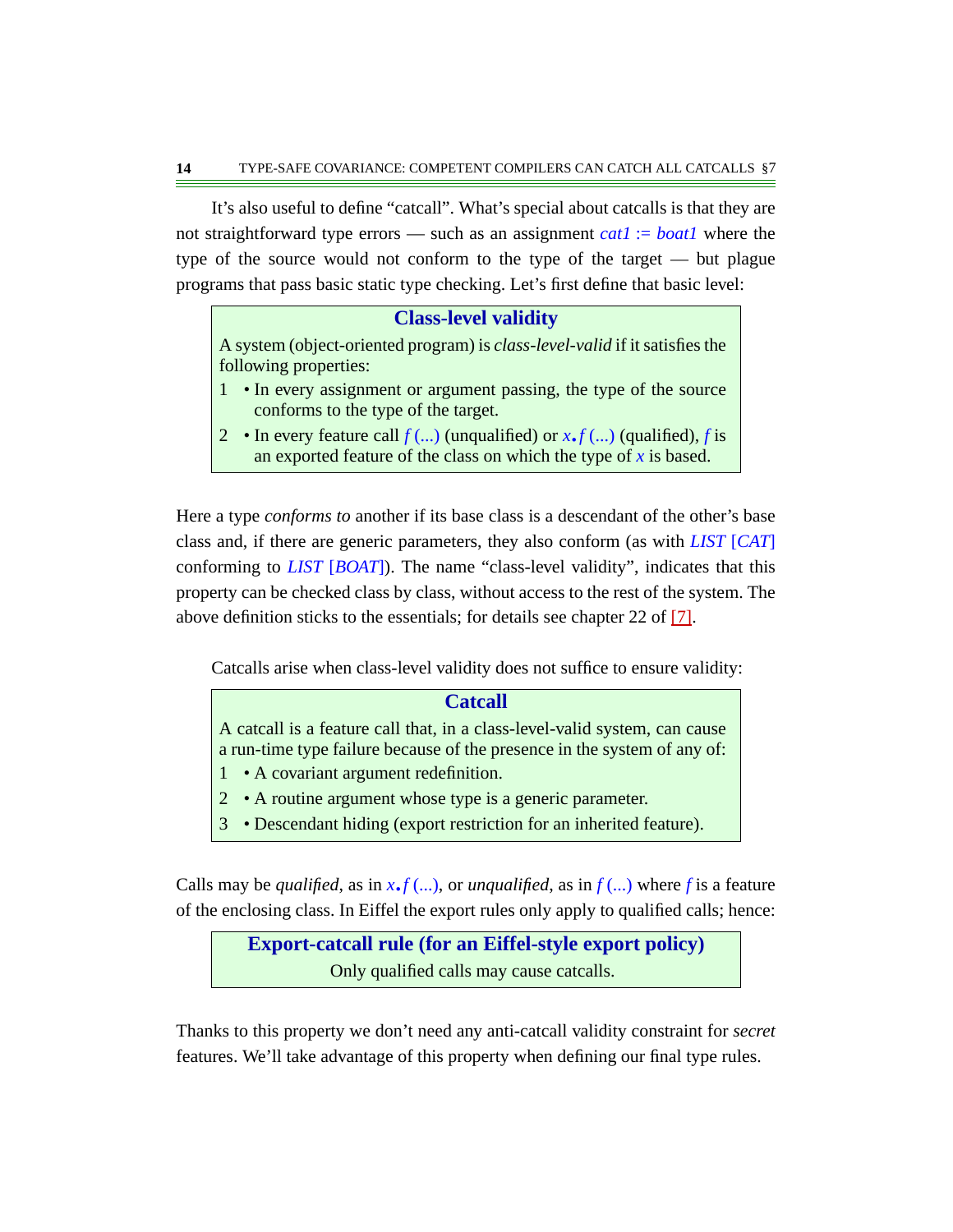### <span id="page-14-0"></span>**8 PRAGMATIC CONSIDERATIONS**

The precise definitions of the previous section are not sufficient to decide whether a proposed set of type rules is satisfactory. We must also consider a number of practical criteria.

#### **Efficiency**

The first practical requirement could in fact be added to the basic definitions: since we expect the type checking to be done by a software tool — the *static checker* of the last definition — the type rules must at the very least be *decidable*. In practice that's not even sufficient: we will also want the checking process to be fast enough.

What concretely is a static checker? Since statically typed languages lend themselves to compilation, the static checker is usually integrated with a compiler, which just has type checking as one of its responsibilities along with syntax analysis and checking, code generation, optimization etc.

Alternatively, the static checker may be a separate tool, in the style of *lint* for C and other *static analyzers* that check various properties of programs. With this scheme the compiler performs basic type checking only, leaving aside the more delicate issues, so that catcalls may remain after compilation; the checker will be run at specific milestones. The only argument for doing things this way — other than making up for the type-checking deficiencies of a compiler over which you have no control — is that the static checker may take too long to be integrated in a standard compilation cycle, especially under incremental compilation. Although feasible in principle, this approach carries the obvious risk of forgetting to run the checker before releasing a system to production. In any case it doesn't relieve static checking from efficiency constraints; if checking time adds too much to compilation time, developers are unlikely to use it systematically.

#### **Expressiveness**

As has been noted, any static typing policy (as defined by a set of type rules) restricts the set of valid programs. Some computations that would be expressible without the type rules will no longer be permitted.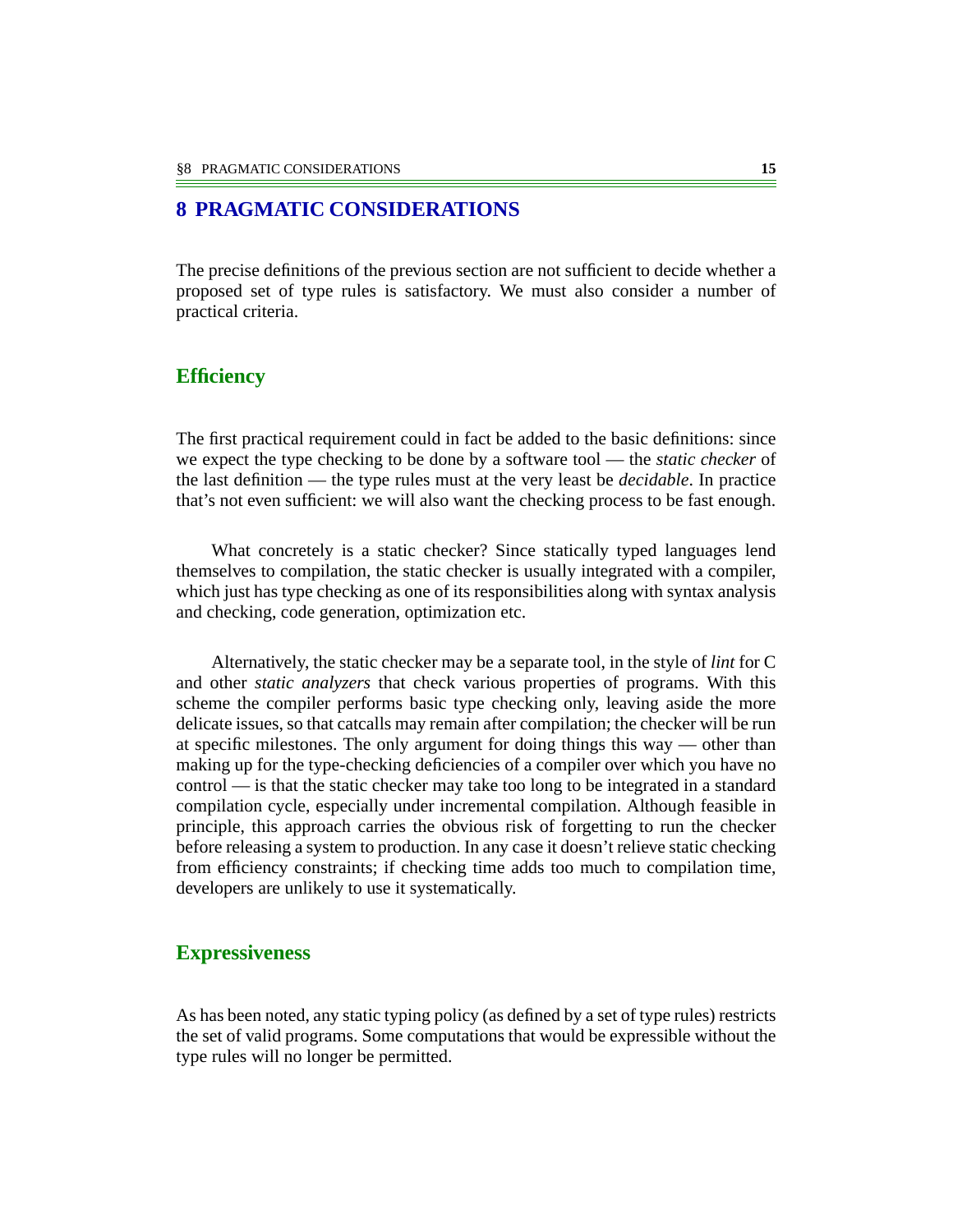We may exclude over-restrictive policies by requiring for example (as suggested earlier) that the resulting language still be Turing-complete. This has not been included in the definitions of static typing because the real criterion is stronger: the typing rules must still leave to the programmer a sufficient power of expression. How much expressiveness is sufficient remains partly a subjective judgment; for example, Java programmers appear to survive without genericity, covariance or multiple inheritance, and some of them may not realize what they are missing if they have not had access to these mechanisms in other languages. On the other hand, examination of typical Java code shows (see Viega *et al*. [\[14\]](#page-38-4)) that they resort to various unnatural tricks to emulate them.

In any case we must recognize that almost any static type policy will be *pessimistic*: to disallow *every* program that *might* cause run-time type failures, it may disallow *some* programs that *might not* create type failures. An elementary example is the prohibition, in statically typed languages, of the assignment of a floating-point expression to an integer variable, on the grounds that it would usually cause a loss of information, and that the programmer should specify an explicit behavior such as rounding up, rounding down or truncation. But occasionally this does not apply, for example in *my\_integer* := *my\_real* where *my\_real* has value *0*.*0*, representable as an integer without any loss. The assumption behind static typing is that excluding such cases does not place an undue restriction on programmers.

Proponents of dynamic typing, as represented among O-O languages by Smalltalk, disagree: rejecting any kind of static limitation, they are willing to take the risk of run-time type failures rather than limit type combinations in any way. (More precisely, they generally assert that in real development programmers make few type errors, and that any that do occur are easily caught during testing.) At the other extreme we find what some people deride as "*bondage-and-discipline* languages", whose type rules are too strict for the needs of practical programming. (No examples will be cited here.)

These observations indicate that we cannot pretend to full objectivity while discussing the issue of a proper type system for an O-O language; rather, the result must be an engineering decision of how much expressiveness programmers are entitled to enjoy.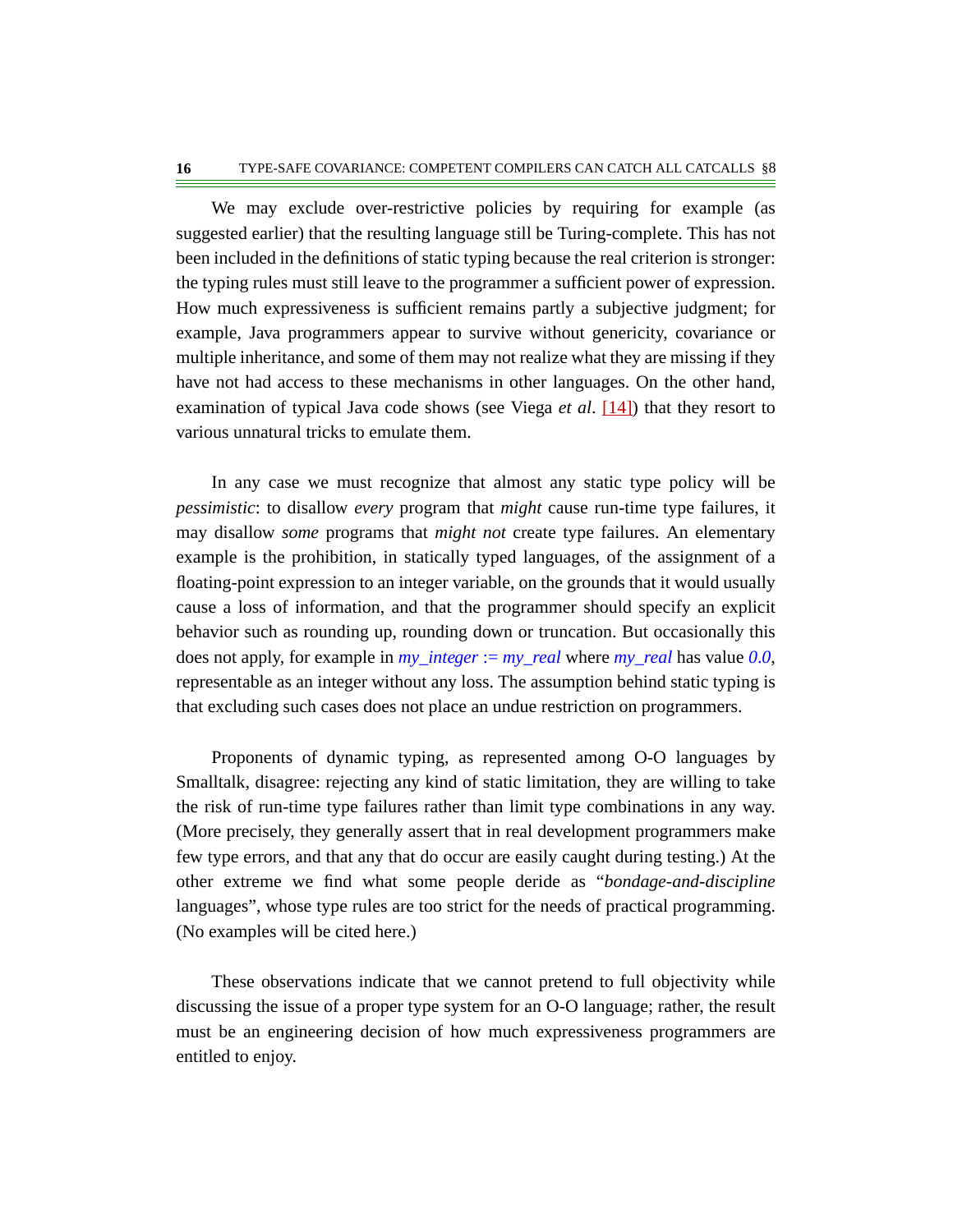#### <span id="page-16-0"></span>**Not requiring ancestor foresight**

Another criterion, often neglected in theoretical discussions of covariance, is critical in practice: how much foresight is required of the author of a class whose descendants may redefine a routine covariantly.

In the scheme that we have seen so far, an ancestor can explicitly specify an argument or result as covariant by declaring it anchored, as **like** *anchor* for some *anchor* that descendants may redefine, automatically causing the implicit redefinition of all elements anchored to it. But such foresight is not required: a descendant may want to redefine argument and result types even if the ancestor made no mention of the possibility.

Assuming foresight — for example by limiting covariant redefinition to the anchoring scheme — slightly simplifies the issue. The problem is that such an approach conflicts with the *open-closed principle* of object-oriented design, which suggests [\[10\]](#page-38-1) producing classes that are both directly usable (*closed*) and amenable to variation (*open*) through inheritance; as a result, ancestor classes should not have to know about their descendants, and should not limit the descendants' power of extension other than by specifying contracts — the class invariant, the routines' preconditions and postconditions — that bind descendant redefinitions.

Covariance fits well with this principle, but not if it requires ancestor foresight. We should look for an approach that permits covariant redefinition even if the ancestor has not prepared it.

Several of the previous approaches described in section [9](#page-19-0) work well theoretically but fail to meet this criterion, implying that any new case of covariant redefinition in a descendant requires going back to the original ancestor to update it. This is usually not acceptable in the practice of object-oriented development.

#### **Scope of the solution**

A typing policy is only targeted at avoiding a certain kind of failures as defined earlier: *type failures*. Other kinds of run-time failures will subsist; the most common is the application of a feature to a non-existing object by trying to follow a void (null) reference. In the Eiffel framework where *Void* is of a special type *NONE* that conforms to all other class types and exports no features, void feature calls could in theory be treated as catcalls, but this view does not appear very useful in practice and other techniques have to be devised, specific to void calls (see for example  $[11]$ ).

Other kinds of run-time failures, not specific to the object-oriented framework, are still possible, for example floating-point exceptions.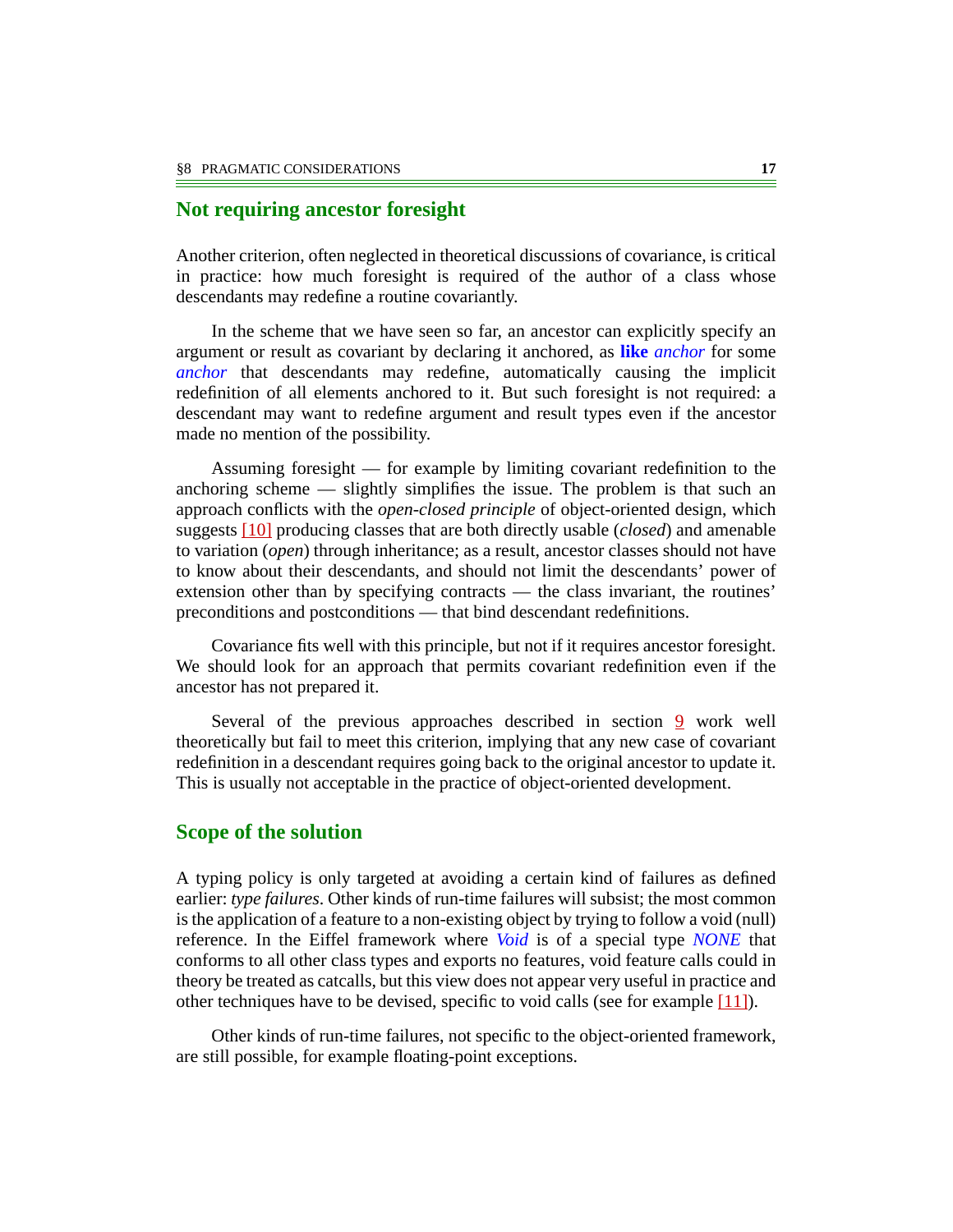### **Handling catcalls**

A category of solutions exists that follows the letter of the preceding definitions but may not be satisfactory in practice. Since the official purpose of a typing policy is to guarantee that *no run-time type failures* will occur, we might take advantage of the last observation to catch any such failure at run time just before it occurs, trigger a failure of some non-type kind — for example a void call — and declare victory.

An example of such a policy, which meets the definition of static typing, is to define the language semantics as requiring that any call, at run time, must check every argument for conformance to the statically declared type and, if it doesn't conform, trigger a non-type failure. The compiler — which in this scheme is also the static checker — will for every call generate code to check argument types.

Although we may consider such a solution as cheating with the definitions, it does present a practical advantage: if the concern is *security* rather than reliability, turning type failures into other kinds of failures rules out illegal access to objects, achieving a significant security benefit. (The goals of reliability and security are not always concomitant: for the reliability engineer, a program that stops by crashing is a disaster; for the security administrator, it's a disaster avoided.)

Indeed we cannot dismiss the idea of *handling* catcalls dynamically rather than *preventing* them statically. But pursuing it requires two key improvements:

- First, there is an efficiency issue. It's absurd to start from a statically typed language and still force the compiler-generated code to check type consistency at run time for every call and every argument — all for a case (catcalls) that arises only exceptionally. (In the authors' collective Eiffel experience, ranging over a period up to eighteen years and over programs of up to two million lines of code, a catcall might occur, in a given project, once every few months although this doesn't make it less painful.) If run-time type checking code is to be used, it should only be generated for the covariant redefinition cases that might cause catcalls.
- Second, if the generated code detects a catcall, it is not sufficient to terminate the program abruptly. In production programming, we can't deliver programs that may in some cases just mysteriously crash, even if it's not a security risk.

Rather than termination we could trigger an exception; but that's not enough either, because there is no simple and effective way to force the programmer to process the exception according to a predefined scheme.

What we will do  $\frac{1}{\sqrt{1-\mu}}$  in the solution finally retained below, which is a variation on this policy — is to limit possible catcalls to the strict minimum through purely static means, then require that programmers make any remaining cases explicit and provide a systematic way of handling them through associated routines.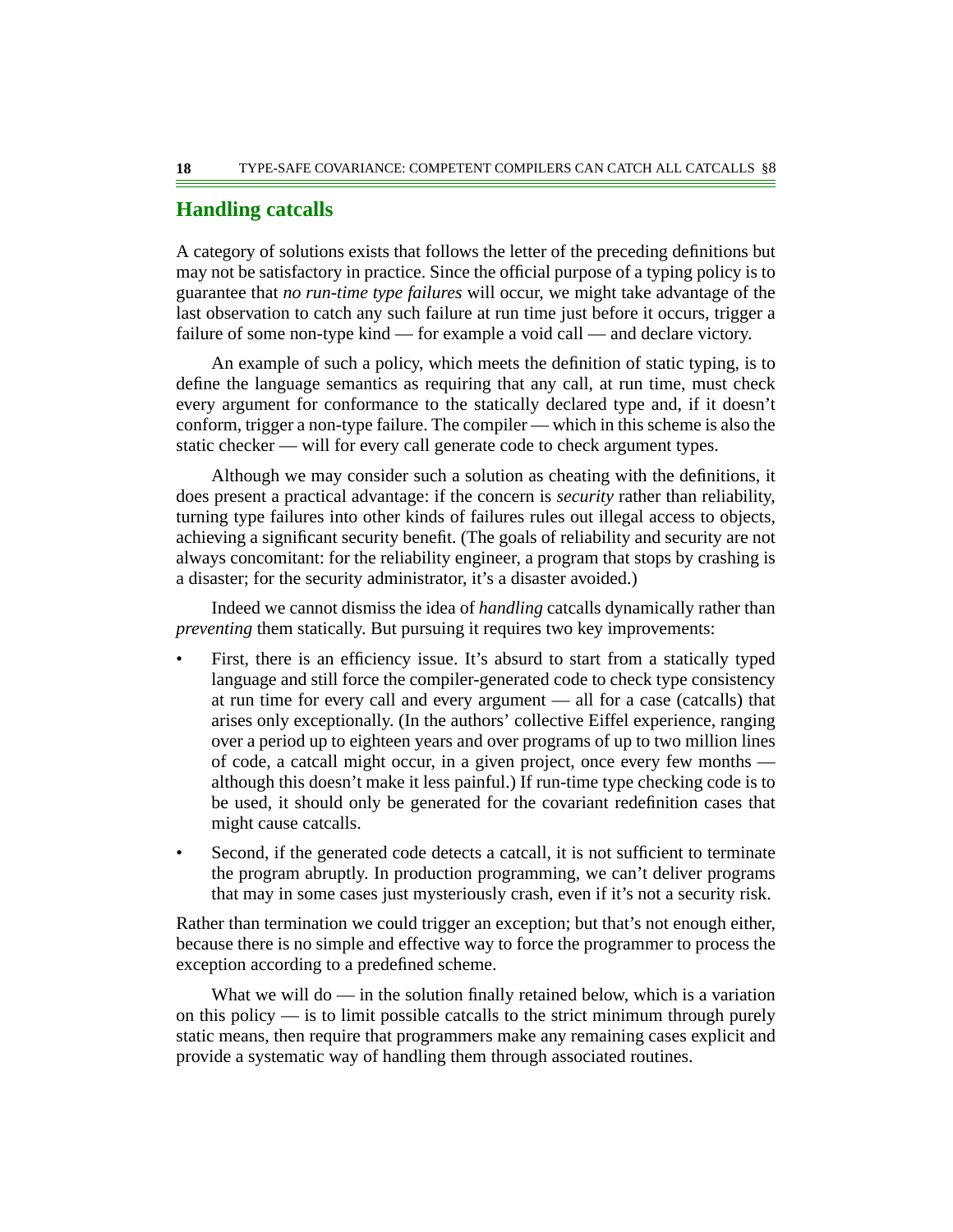### **Compatibility**

A practical criterion to be taken into account is the effect of any catcall-preventing solution on existing software compiled with a more tolerant policy. Clearly, any catcall risk unearthed by the new policy signals a dormant flaw in the existing software, and should be corrected. But it would be improper to make the code suddenly uncompilable. If the new typing rules are enforced by the compiler, a temporary compatibility option should be available to allow, with the appropriate warnings, continued use of software that was written prior to the new rules — and leave time for the correction of potential catcalls.

# **Clarity, fragility, incrementality**

A final requirement, not necessarily prominent the first time one looks at a proposed theoretical solution, is essential to its practical acceptance: whether violations of the type rules can be reported clearly to the programmer, with a message identifying the error locally and incrementally. Given the possible complexity of catcall schemes this may be delicate. Consider the earlier call

*boat1*.*sail* (*skipper1*)

which is catcall-prone if *boat1* may polymorphically become attached to an object of type *CAT*. Earlier, the fateful assignment,  $boat1 := cat1$ , was in the same program unit. But an identical catcall situation will occur as a result of instructions

```
boat1 :=
boat2
boat1.sail (skipper1)
```
appearing in a routine

```
r ( )
boat2: BOAT
```
where, locally, everything seems fine, since all variables are of type *BOAT*. Assume the above code is in a class *A*. A different class *C* may have a call to *r*, of the form

 $\overline{x}$ .*r* (*cat1*)

creating a catcall situation. In theory, this is the same scheme as before. But if we have a mechanism to detect catcalls, phrasing the error message is more delicate: how do we explain to the author of class *C* what's wrong? This is even harder if class *A* — seemingly innocuous by itself, but now causing a catcall — is a library class, not controlled by the author of the client  $C$ , and possibly with source code not even available. The level of indirection is potentially unbounded: instead of *cat1* the call could be using *boat3*, itself an argument of the enclosing routine in *C*, for which a caller may at any time use an actual argument of type *CAT*.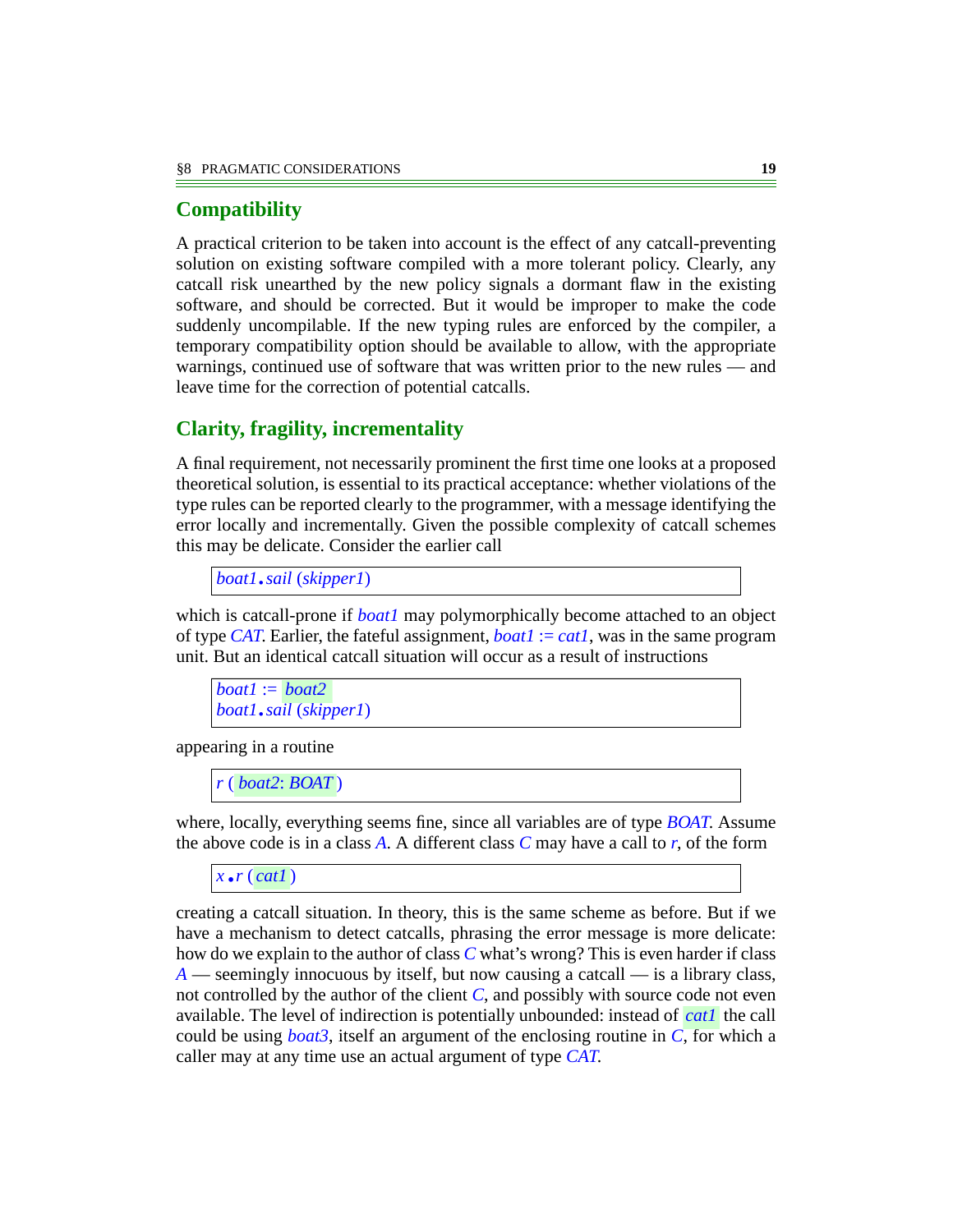We may draw three lessons from this analysis:

- *Clarity*: since the cause of a catcall can be a combination of elements scattered throughout the text of a system and the libraries it uses, any strategy for detecting catcalls must be able to produce error messages that clearly identify this combination, enabling the client programmer to understand what's wrong.
- *Fragility*: adding a simple assignment or routine call to a system that has been proved catcall-free can introduce a catcall.
- *Incrementality*: a detection policy should not only produce locally relevant messages but also be applicable after a change to the system, without forcing a new analysis of the entire text.

#### <span id="page-19-0"></span>**9 PREVIOUS SOLUTIONS**

The issue of covariance has been widely discussed, and language solutions to the catcall problems proposed by many authors. This section briefly examines some of the existing approaches.

#### **Novariance**

In many O-O languages, there is no covariant redefinition, no descendant hiding, and even no genericity. This is the case in Java and C#; C++ has templates for genericity, and permits covariant redefinition of results but not of arguments.

In these languages the problem obviously doesn't arise, but one may argue that the loss of flexibility penalizes programmers and forces them into programming idioms that may create the same kind of run-time crashes that might arise from catcalls in a covariant language. The Java library examples seen in section [5](#page-6-0) support this view.

### **Contravariance**

One possibility explored by a number of theoretical papers is to allow covariant redefinition for results (new type conforms to old type, as discussed in this presentation) and *contravariant* redefinition (old type conforms to new type) for arguments. To our knowledge the only O-O programming language that has supported contravariance is Sather [\[13\]](#page-38-6).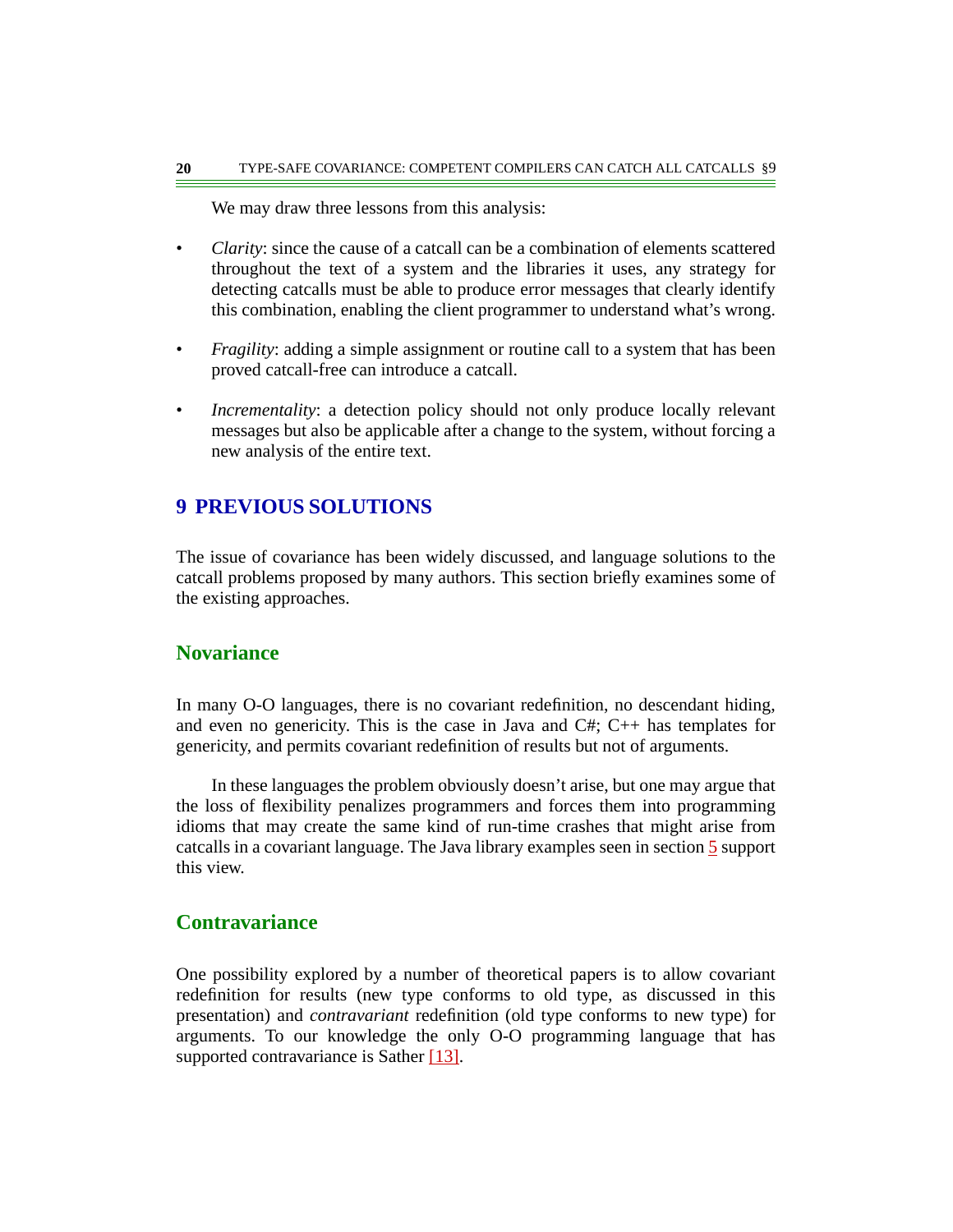In this approach no catcalls are possible, and the mathematical models are somewhat simpler. The problem is that contravariance doesn't seem useful in practice. The earlier discussions, and everyday examples, suggest that "the world is covariant". In particular allowing covariant results but disallowing covariant arguments mean that we can't associate setter procedures (such as *sail* or *engender*) with queries, or write object comparison functions such as *is\_equal* with proper type signatures. Regrettably in light of its mathematical elegance, this scheme seems to have little practical applicability.

#### **Runtime exceptions**

Another approach, mentioned above as "handling catcalls", has been implemented by some compilers: in situations that can cause catcalls, such as a covariant argument redefinition, generate code that checks types and produces an exception if they don't match.

The disadvantage of this scheme is that it doesn't explicitly make client programmers aware of a risk of exception, so that they have no incentive to provide an exception handler.

Another drawback is the efficiency penalty, hard to justify in a language that is statically typed, or at least "almost" typed with the exception of covariance.

More fundamentally, it's not right to let the programmers who cause potential catcalls, for example through a covariant argument redefinition, to wash their hands off the problem by just triggering an exception in case of a type mismatch.

The approach described below does use a form of runtime detection, but only for catcall-prone cases, and with explicit programmer-specified handling.

#### **Genericity-based solution**

Franz Weber observed  $[15]$  that covariance is a form of type parameterization, which could be handled by the parameterization mechanism present in Eiffel and some other object-oriented languages: genericity.

Indeed we can make a class such as *BOAT* generic, *BOAT* [*S*] where the formal generic parameter *S* represents the kind of skipper sailing the boat. Then *captain* and the argument of *sail* are simply declared of type *S* within the class. Variables representing ordinary boats will be declared of type *BOAT* [*SKIPPER*]; *CAT* will inherit from *BOAT* [*CAT\_SKIPPER*].

This approach works nicely for examples with only one covariant redefinition, but adds a generic parameter for every argument type that may undergo covariant redefinition; the extra parameters, which become part of the class specification, are hard to justify to a casual user of the class. For class designers, they assume perfect foresight of all covariant redefinitions and hence defeat one of our criteria. In addition the approach requires a set of new type rules that appear difficult to learn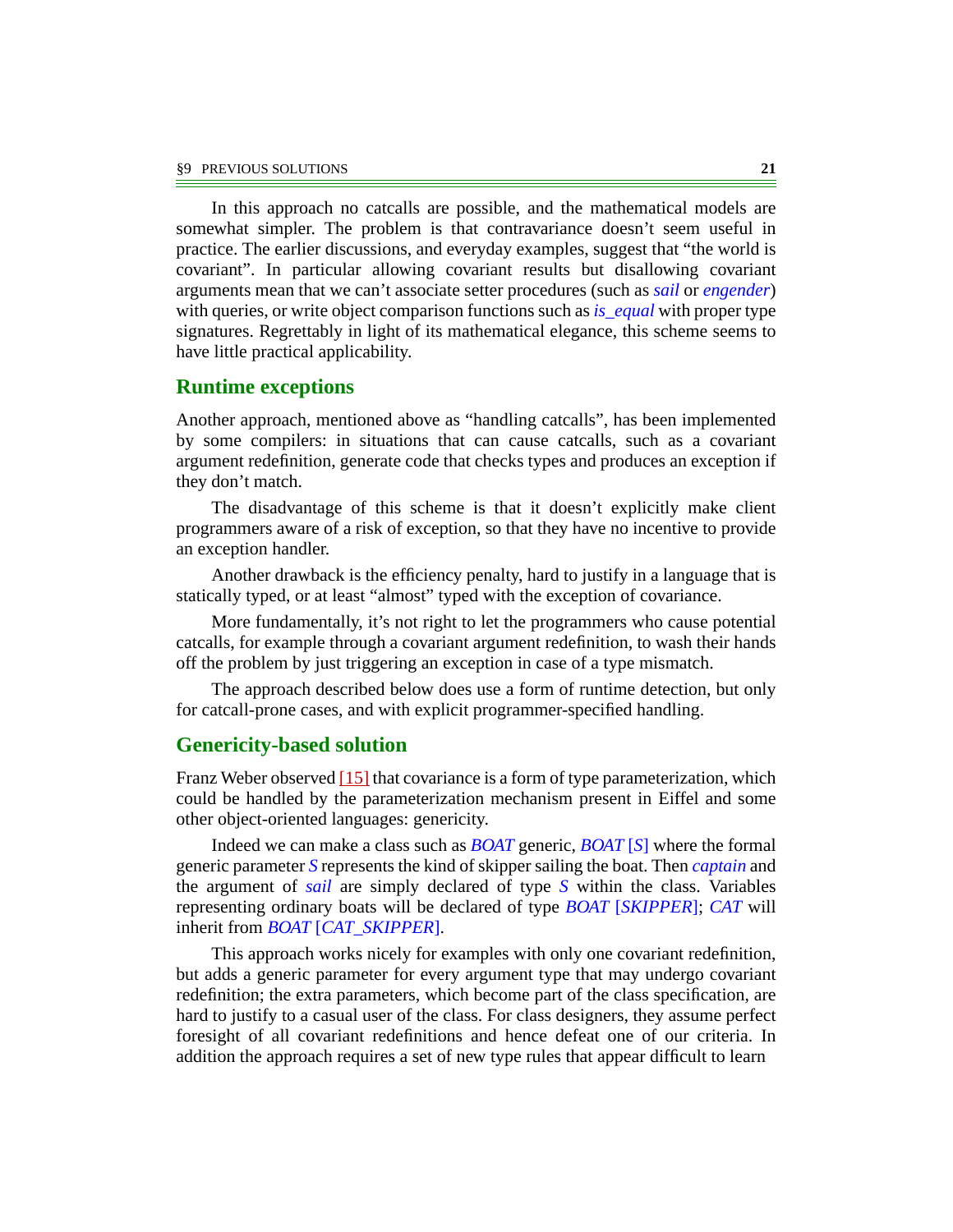### **F-bounded polymorphism**

An abundant literature on type theory, starting from the work of Cardelli [\[1\]](#page-37-0) [\[2\],](#page-37-1) has proposed mathematical models for the type systems of object-oriented languages, building in particular on the notion of F-bounded polymorphism proposed in [\[4\]](#page-37-2) and developed in many subsequent articles. A more immediately understandable name for F-bounded polymorphism is "types defined by recursive constraints". A concise type definition for *BOAT* is

*BOAT* = {*captain*: *SKIPPER*; *set\_captain*: *SKIPPER* → *BOAT*}

where  $A \rightarrow B$  is the type whose elements are functions from A to B; in line with the work on F-bounded polymorphism, which has mostly been using functional languages as examples, *set\_captain* appears here as a function returning a new boat (rather than a procedure modifying the current boat). This style of definition characterizes a class type as a kind of record type  $\{a_1: T_1; \ldots, a_n: T_n\}$  with named components, some of which may represent attributes, like *captain*, and others functions, like *set\_captain*. The definition of *BOAT* above is recursive and so meaningless without further conventions. In the F-bounded interpretation, we may consider that, taking *BOAT* to denote the type *BOAT* and all its descendants such as *CAT*, the definition means

<span id="page-21-0"></span>[D1] *BOAT* ≤ *F\_BOAT* [*BOAT*, *SKIPPER*]

where ≤ denotes type conformance (based on the inheritance relation) and *F\_BOAT*, a two-argument function from types to types, is defined as

 $[D2]$   $F\_BOAT[B, S] = \{capian: S; set\_captain: S \rightarrow B\}$ 

With this typing, the definition of *CAT* (including its own descendants) is now

<span id="page-21-1"></span>[D3] *CAT* ≤ *F\_BOAT* [*CAT*, *CAT\_SKIPPER*]

implying that *CAT* also satisfies [\[D1\]](#page-21-0) and hence that we can consider *CAT* as a descendant of *BOAT*. From [\[D3\]](#page-21-1) the signature of *set\_captain* in *CAT* is *CAT\_SKIPPER*  $\rightarrow$  *CAT*, as desired.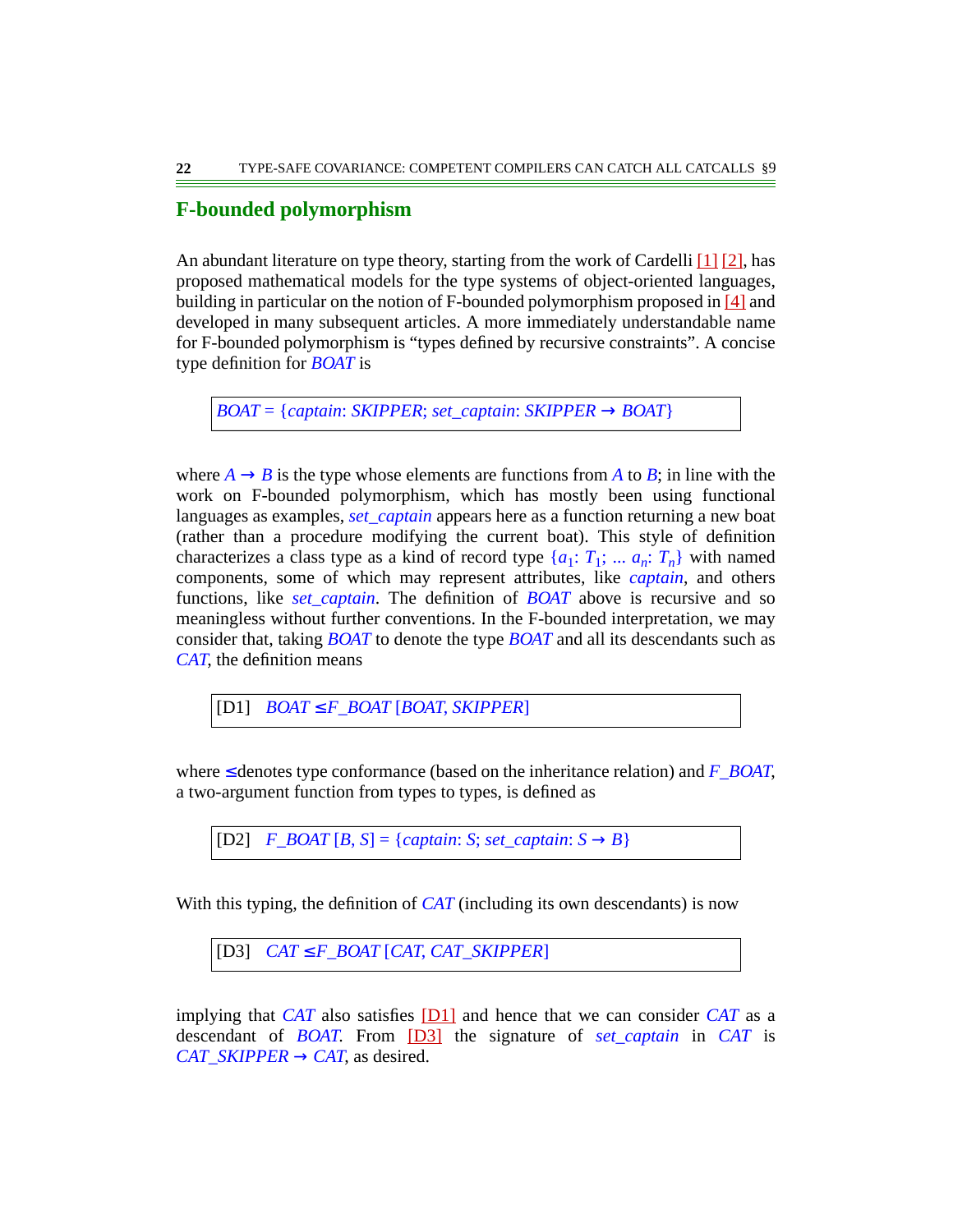For the practicing programmer, this approach means essentially the same as Weber's genericity-based solution. We may implement it in Eiffel using the *constrained genericity* mechanism which combines genericity and inheritance; class *BOAT* will become

```
class BOAT [ S \rightarrow SKIPPER ] feature
     captain:
S
     sail (c: S ) is .. As before ....
end
```
where the arrow in  $S \rightarrow SKIPPER$  indicates that the valid types to be used as actual generic parameters for *S* must be descendants of the "generic constraint" *SKIPPER*. So *CAT* may be defined as inheriting from *BOAT* [*CAT\_SKIPPER*].

This solution removes the catcall issue for covariance, but suffers from the same practical problems as the previous one: need for total foresight, addition of spurious generic parameters to the class interface, and sophisticated type rules.

#### **Covariant redefinition as overloading**

An ingenious approach devised by Giuseppe Castagna [\[3\]](#page-37-3) considers that a covariant redefinition — as for *sail* in *CAT* — does not override the original (here from *BOAT*) but coexists with it. This leads to a dynamic form of *routine overloading* where any particular call will at run time use one version or the other depending on the type of the object passed as actual argument.

In our example, the call *boat1*.*sail* (*skipper1*), with *boat1* dynamically attached to a *CAT* object, can no longer cause a run-time type failure:

- If *skipper1* is attached to a *CAT\_SKIPPER* object, the call executes the version of *sail* redefined in *CAT* (as should all solutions since this is not a catcall).
- If *skipper1* is attached to a *BOAT* object, the call will simply use the *BOAT* version of the procedure.

This approach has the advantage of removing all risks of catcalls, and also of providing a form of "multi-methods" (routine selection based on arguments, not just the target of a call).

The overloading technique doesn't go well, however, with the object-oriented style of programming. If we redefine a routine in a new class, it's because we want to apply the new version to instances of that class. This is particularly important if the redefinition is not just for type adaptation (as in the examples so far) but also changes the implementation and possibly the contracts. Then the overloading convention can be very confusing: a client programmer who writes code using class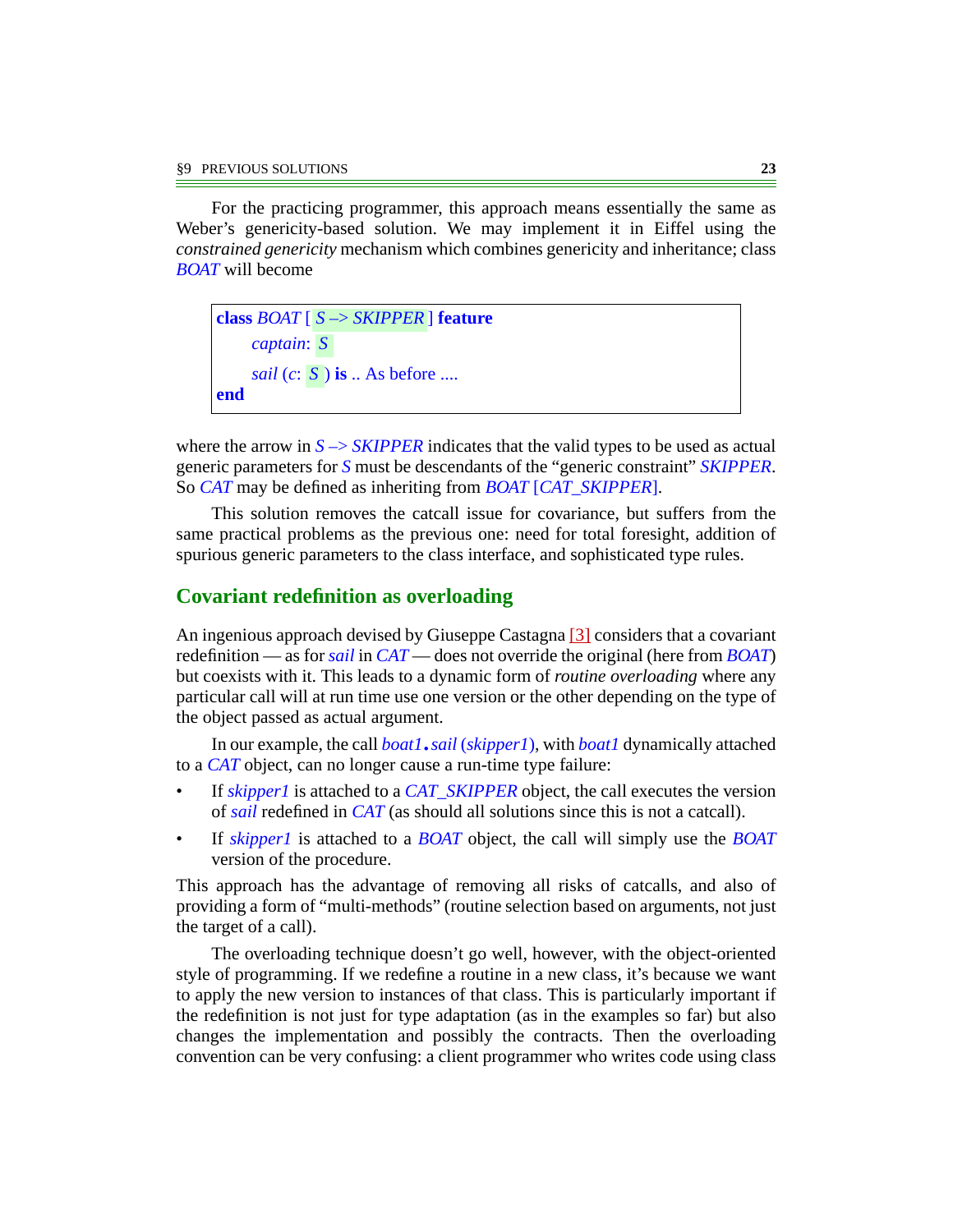*BOAT* will want to know, from the description of the class interface, what its features are and what each expects and provides. For example the new version of a redefined routine may have a new contract (weakened precondition, strengthened postcondition). With redefinition treated as overloading, the client can no longer trust what a call with known target and argument types will do; the result may be to trigger any number of overloaded variant of a routine, each with its own contracts.

Castagna's view is that covariance and dynamic binding are exclusive techniques; indeed, as we have seen, combining them without precaution leads to catcalls. But we should still look for a solution that accepts covariance without renouncing the basic rules of object-oriented programming.

The solution described later in this article does retain an element of Castagna's approach, as it requires examining, for a CAT routine, the actual argument type at the time of any given call. But it stays away from overloading, always calling the redefined version; the idea will be to "recast" any argument of a wrong type, using a programmer-specified "recast function" that turns it into an object of the expected type, subject to the contracts of the redefined version. This approach accepts covariance while continuing to apply dynamic binding.

#### **Match types**

Colnet and Liquori proposed [\[5\]](#page-37-4) a notion of "match type", syntactically similar to anchored (**like**) declarations, but with stricter conformance rules removing covariance-related catcalls. The rules seem, however, too constraining in comparison of the flexibility provided by anchored types and other current covariance mechanisms.

### **System validity**

One solution, described in the earlier Eiffel reference  $[7]$ , is to rely on global system analysis. For every variable *e* of an entire program (a system), the static checker will compute a set of types, the *dynamic type set* of *e*, that includes the types of all objects to which *e* may become attached during any execution. Then to typecheck every call  $x \cdot r$  (*a*, ...) it will consider that *x* and the arguments may take on not only their declared types but also every type of their dynamic type sets.

The dynamic type set of *e* doesn't have to be the *exact* set of run-time object types for *e*, which would be impossible or very hard to compute; it has to *include* all these types. System validity, then, takes a possibly pessimistic approach, in line with the earlier observation that static typing is by nature pessimistic. To avoid performing complicated control flow analysis, it considers that any assignment *e* := *f* in the system text causes the dynamic type set of *e* to contain all the types in the dynamic type set of *f*.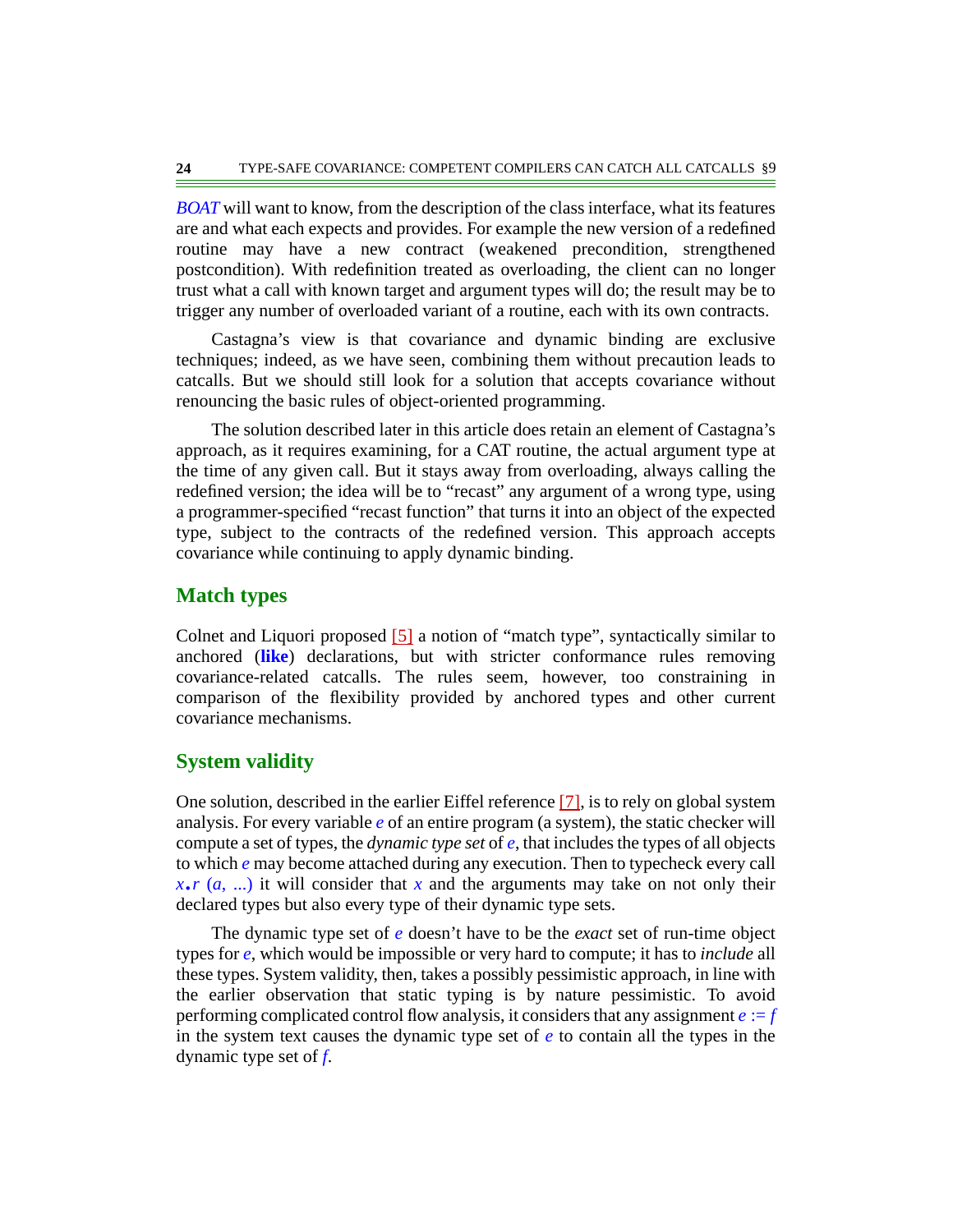For example the presence of an assignment  $boat1 := cat1$  implies that the dynamic type set of *boat1* contains the type *CAT*.

This rule is pessimistic since a finer analysis might reveal that when *f* is of some specific type *T* the assignment  $e := f$  will never be executed. System validity, in its simplest form, does not consider such properties, assuming instead that every assignment or argument passing may be executed.

The basic scheme for computing dynamic type sets is simple:

- Starting from dynamic type sets that are all empty, consider that every creation instruction — **create** *e* or **create** {*EXPLICIT\_TYPE*} *e* in Eiffel,  $e := new EXPLICIT_TYPE$  (...) in some other languages, adds the given type to the dynamic type set of *e*.
- Then, for every assignment  $e := f$ , or argument passing, add to the dynamic type set of *e* all the elements of the dynamic type set of *f*.
- Repeat the previous step until no dynamic type set changes any more (this is guaranteed to terminate after a finite number of iterations).

In spite of its pessimistic bias this approach has some advantages, in particular that as a side product it yields information that the compiler can use for optimization. It is also not too bad with respect to the *clarity* criterion, since the analysis can report the exact combination of constructs that produces a potential catcall situation.

The main drawback of the system validity solution is its need to analyze the entire source of a system. This obviously defeats the efficiency criterion, as well as incrementality. In addition the solution requires significant extensions to handle systems relying on libraries whose source code is not available. Experience with the SmartEiffel compiler, which offers an option to check system validity, suggests that the checks flag too many programs as invalid, and has trouble generating clear error messages.

### **Catcall detection**

An incremental version of system validity is possible if we accept an even more pessimistic policy. In this version  $[9][10]$  $[9][10]$ , the static typing policy disallows any call  $x \cdot r$  (*a*, ...) if *x* is polymorphic and *r* is a "CAT" routine. with the following definitions:

- *x* is polymorphic if it is a formal argument of the enclosing routine, or appears as target of an assignment  $x := y$ , where *y* is of a different type from *x* or is itself (recursively) polymorphic according to these same criteria.
- A routine *r* of a class *C* is a CAT routine (Changing Availability or Type) if a descendant of *C* ever redefines it with a covariant argument, or restricts its export status.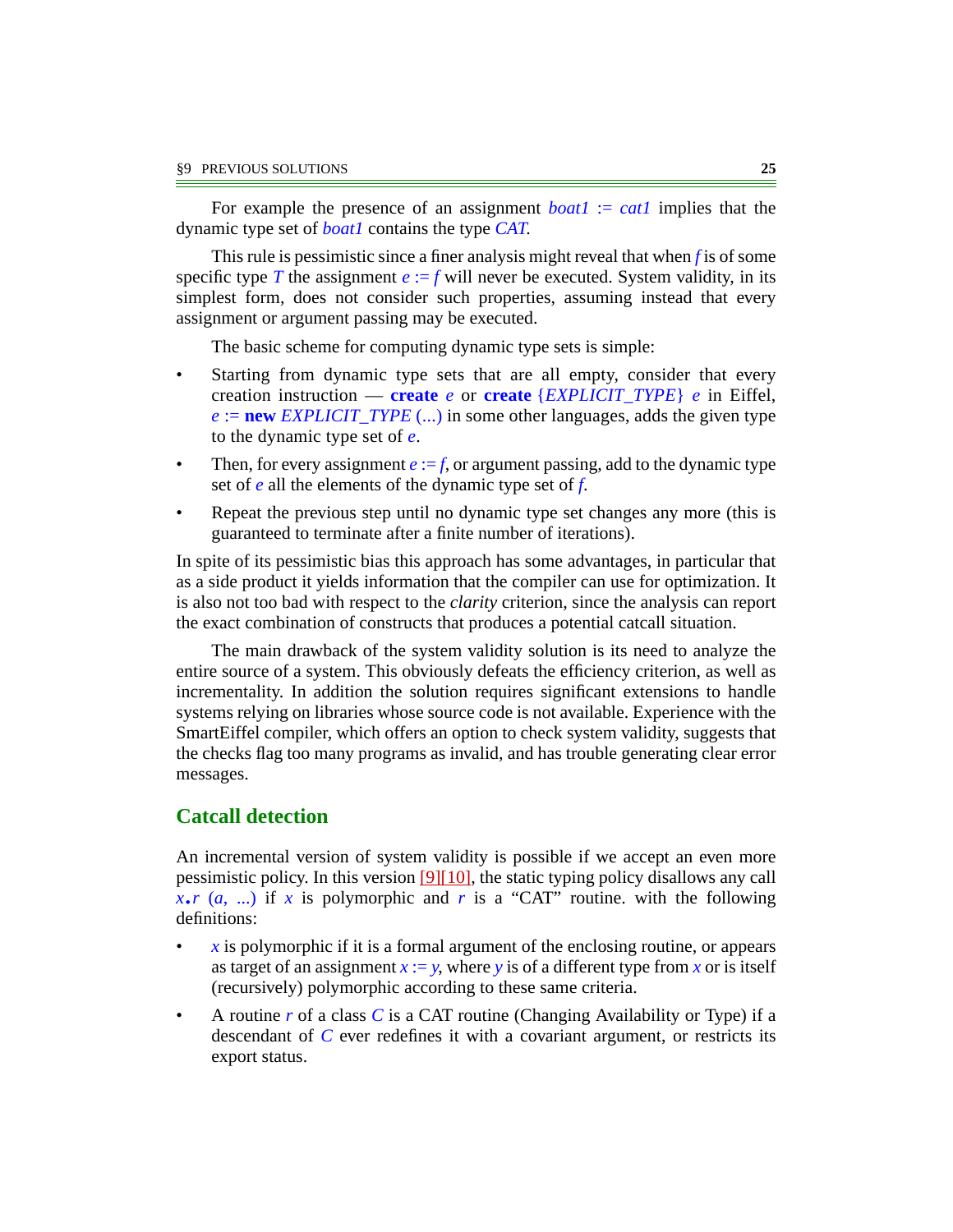An advantage of this policy is that the determination of polymorphism is local to a class; no global information is required. To spot CAT routines it suffices to make sure that the compilation of every routine in a class records whether the routine has been redefined or export-restricted; this is possible even without retaining the source code.

There are, however, two drawbacks. One is the added pessimism; in particular, treating any formal argument as polymorphic, although required to permit incrementality, may trigger many false alarms. But the more serious obstacle is fragility. Adding a single assignment to a system that previously passed the type checks may cause a catcall situation for reasons that are buried in the existing code.

#### **10 SUPPORTING LANGUAGE ADVANCES**

Language constructs recently introduced into Eiffel — generally for different purposes — considerably help the search for a solution. They include tuples and expanded inheritance.

### **Tuples**

A tuple is a sequence of values of specified types. For example the Eiffel type *TUPLE* [*X*, *Y*, *Z*] describes sequences ("tuples") of three or more values, of which the first is of type *X* or conforming, the second of type *Y* or conforming, the third of type *Z* or conforming. An example of such a tuple value is [*x1*, *y1*, *z1*], with *x1* of type *X* and so on.

The number of parameters, three in this example, is arbitrary: tuple types include *TUPLE* (without parameters), *TUPLE* [*X*] for any *X*, *TUPLE* [*X*, *Y*] for any *X* and *Y* etc. Because the definition of *TUPLE* [*X1*, *X2*, ..., *Xn*] is that it covers sequences of *at least n* elements of which the first has a type conforming to *X1* etc., the conformance rules let *TUPLE* [*X*] conform to *TUPLE*, *TUPLE* [*X*, *Y*] conform to *TUPLE* [*X*] and so on.

Tuples will help our solution by letting us describe the type of a set of arguments to a routine, rather than of just one argument.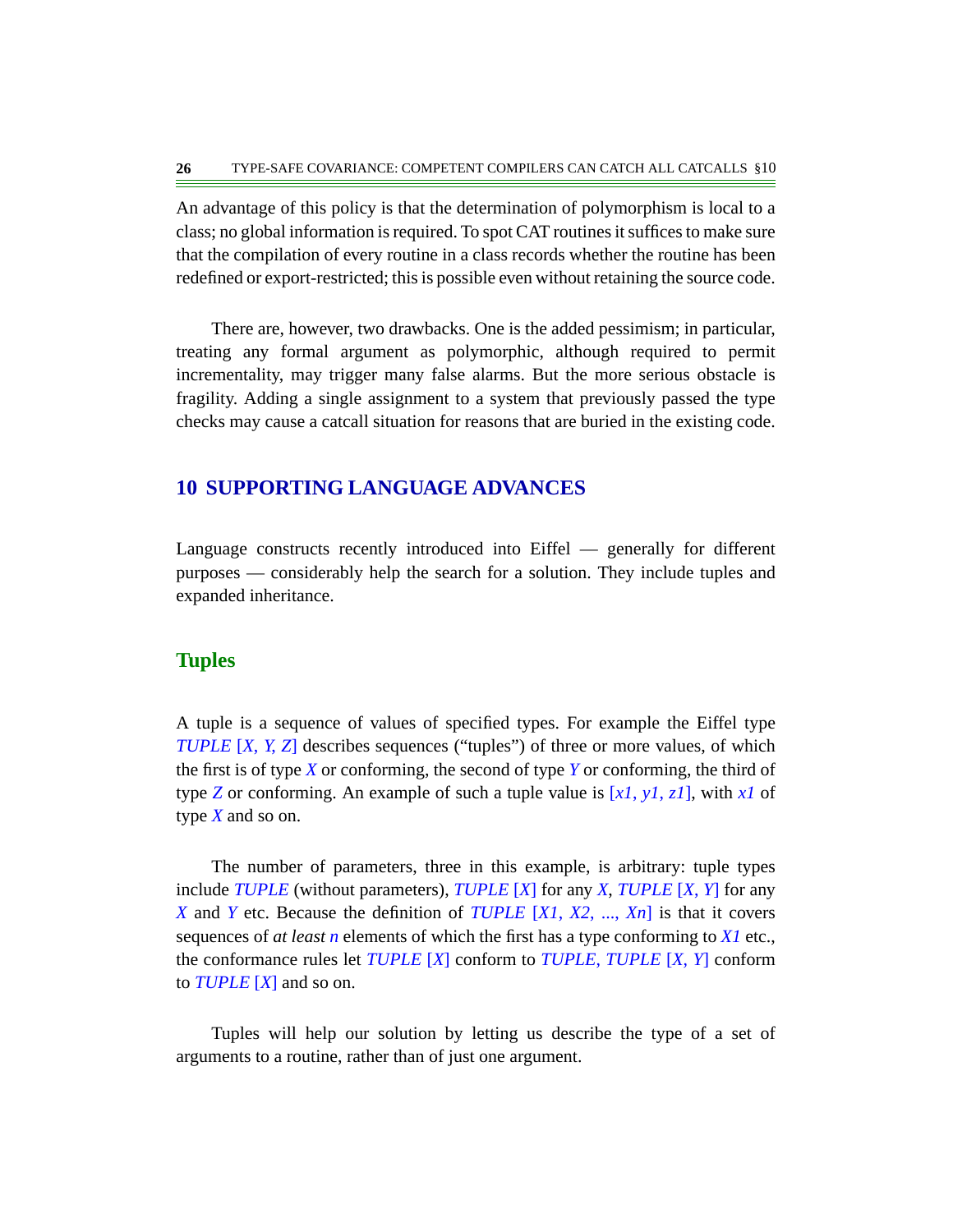### **Expanded inheritance**

Even more directly relevant is the notion of "expanded inheritance", also called nonconforming inheritance and implementation inheritance.

Expanded inheritance follows from the observation that inheritance combines two purposes: subtyping (which justifies polymorphism) and reuse, and that sometimes only the second is relevant. In this second role, inheritance simply acts as a generalized module inclusion facility, enabling a class to take advantage of features defined in others. Usually this mixes well with the subtyping role, but sometimes we want reuse and no subtyping.

The reader has probably been warned against "implementation inheritance", perhaps as part of reading indictments of multiple inheritance. Although such criticisms are valid when they target abuses of inheritance, they often assume incomplete or flawed inheritance mechanisms. "Implementation inheritance", better called reuse inheritance, has its place as a legitimate reuse mechanism. See [\[10\]](#page-38-1) for a more extensive discussion.

Accepting the need for such a facility, one might think of achieving it through language constructs completely distinct from inheritance. But it requires the same mechanisms as subtyping inheritance: feature redefinition, renaming, undefinition and others. As a result, reuse inheritance has been introduced into Eiffel as a mere syntactical variant of usual inheritance, through the addition of the keyword **expanded**. (This keyword, which explains the name "expanded inheritance", also serves to specify that a type is used through its actual values, not through references.)

The syntax difference is very simple. Using standard subtyping inheritance (not expanded) we express that a class *B* inherits from a class *A* by declaring it as

**class** *B* **inherit feature** ... **end** *A*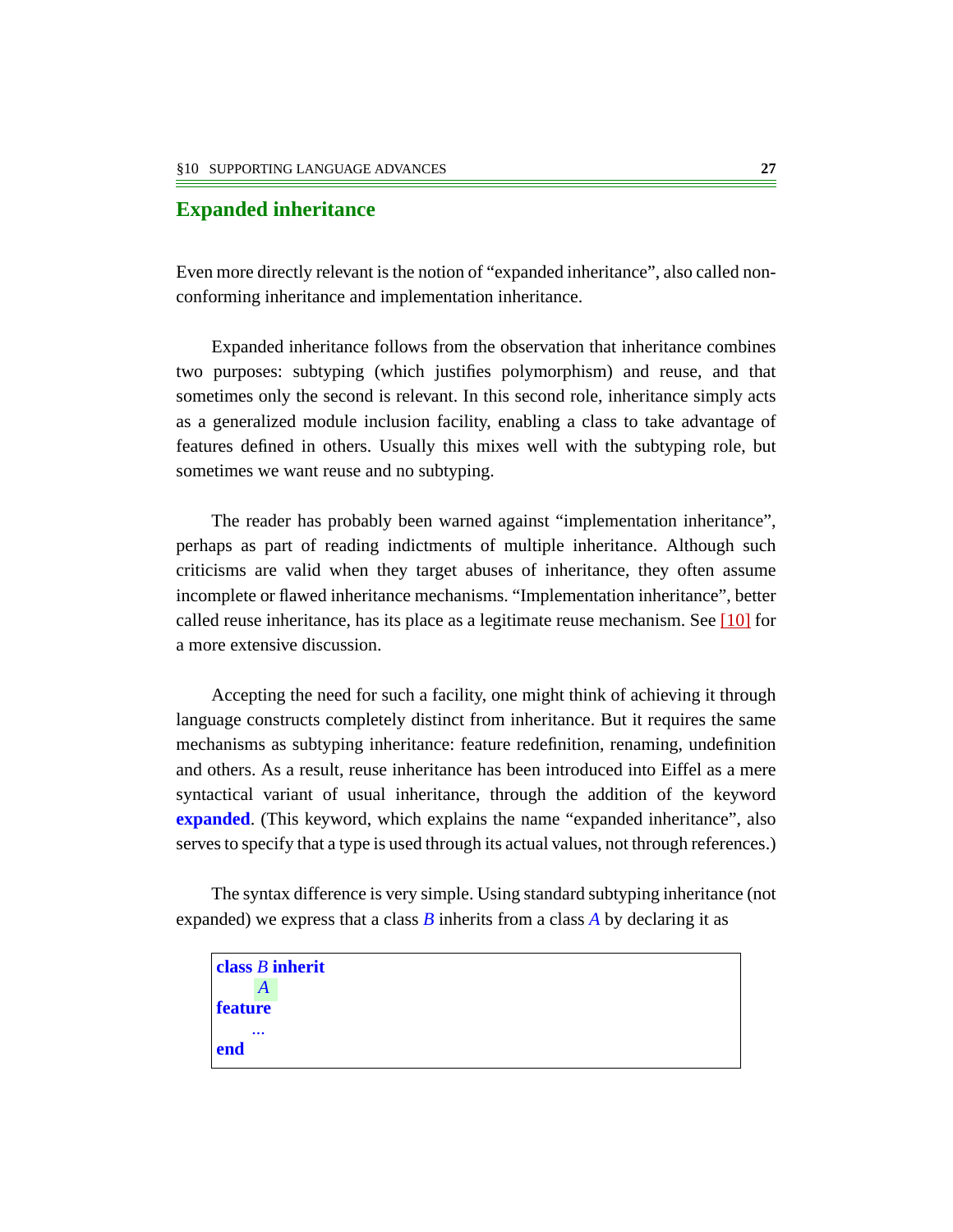or, to take advantage of mechanisms such as redefinition, undefinition, renaming:



This default form permits polymorphism, as in an assignment *a1* := *b1* with *a1* of type *A* and *b1* of type *B*, and hence serves for subtyping.

If you do not need polymorphism and subtyping, you may use expanded inheritance instead, by just adding the keyword **expanded** to the class being inherited:



The only difference with this form is that it doesn't permit polymorphic attachments (assignments or argument passing) from *B* to *A*.

The relevance of this new technique to the catcall issue is that — as shown by the discussion of the issues in section  $6$  — covariant argument redeclarations, as well as export restrictions, are harmless in the absence of polymorphism. So the first step in a cleanup of existing code is to perform a systematic examination of inheritance links, and add an "**expanded**" qualification whenever a link doesn't require subtyping. This will considerably decrease the number of catcall risks.

### **Secret features**

Along with these new language developments, our anti-catcall policy will use a longpresent property that most earlier approaches didn't mention explicitly: the Exportcatcall rule (page  $\underline{14}$ ), enabling us to limit our attention to non-secret features.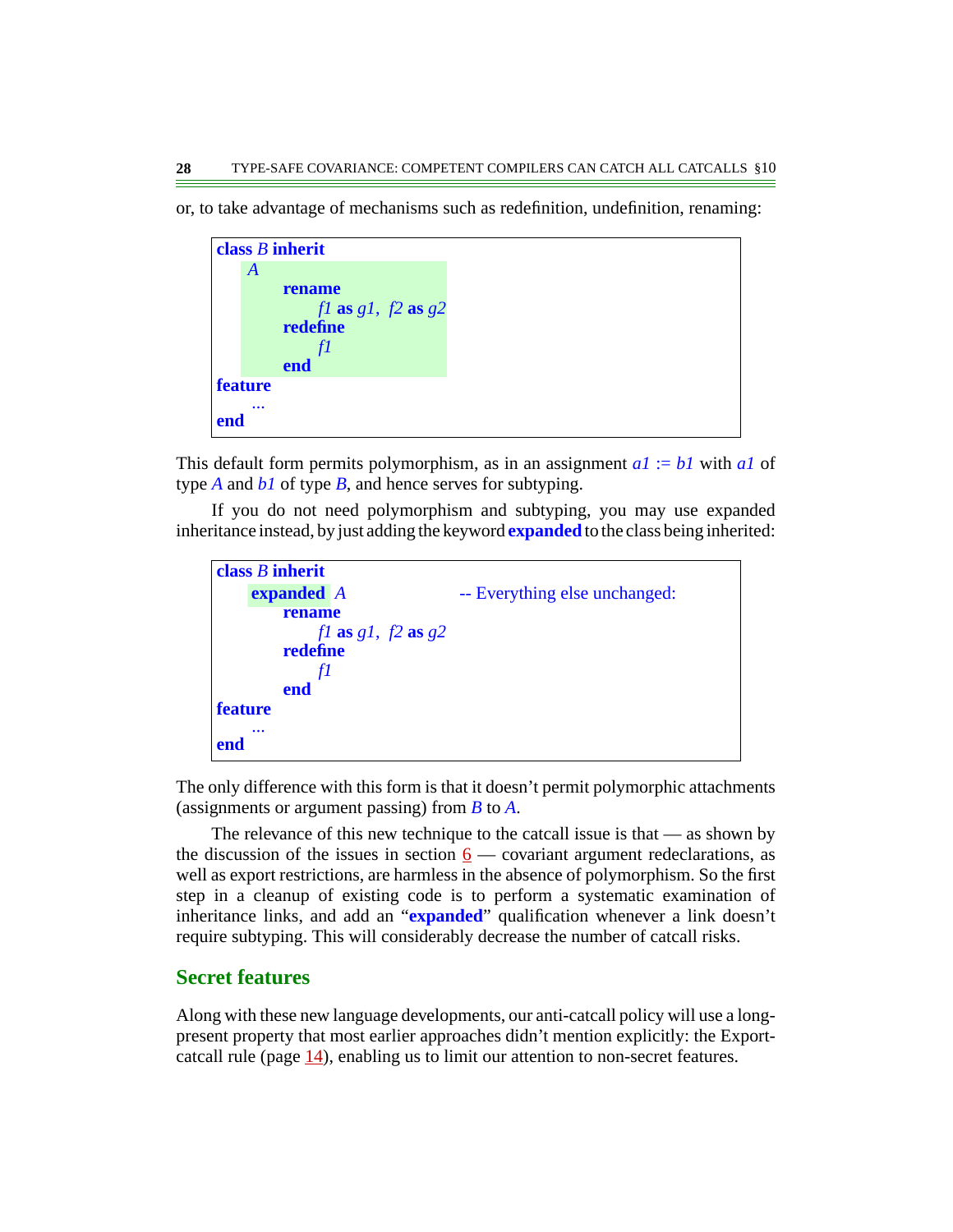## <span id="page-28-0"></span>**11 THE NEW COVARIANCE SOLUTION**

We now examine the rules that will remove catcalls in remaining cases, starting with the covariant redefinition case (the following two sections will examine genericity and export restriction).

## **Handling a covariant argument**

Since the use of expanded inheritance avoids catcalls, we could altogether prohibit covariant argument redefinition in non-expanded (polymorphic) inheritance. We have rejected this solution as too restrictive; Eiffel programmers are attached to the flexibility of covariant redefinition, even with polymorphism.

We must, however, force the programmer who uses a covariant redefinition to realize that for a non-secret routine this causes a risk of catcall, and to handle the risk situation. The requirement will be, in such a case, to provide a **recast function**. It can be illustrated through the earlier covariant redefinition of *sail*. We had



and

```
class CAT inherit
    BOAT redefine captain, sail end
feature
     sail (s: CAT_SKIPPER ) is -- Not valid as given, see next
         ... do ... end
end
     captain: CAT_SKIPPER
```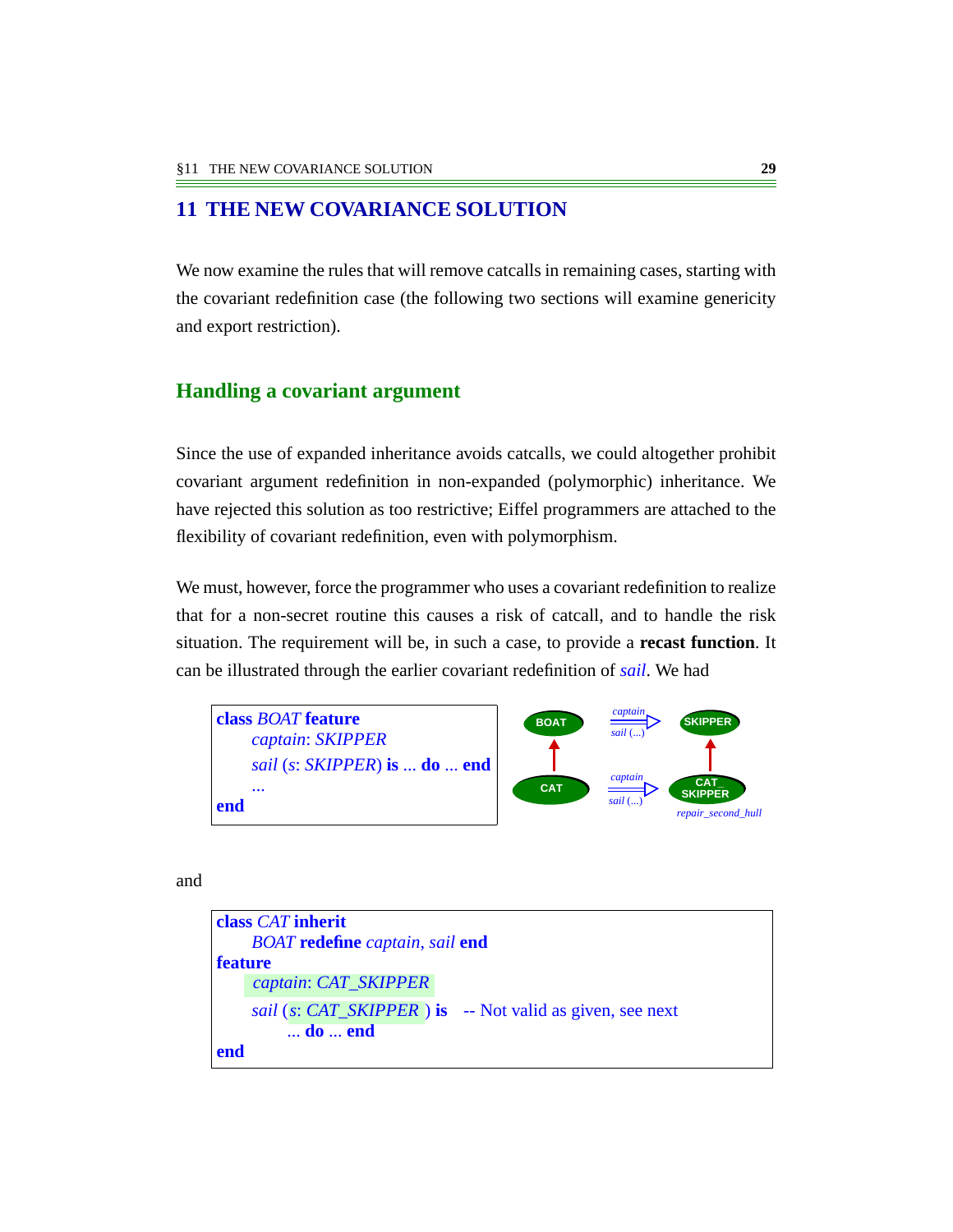Because this is not expanded inheritance, the new solution makes the redefinition of *sail* invalid as given. Making it valid requires including a **recast** clause as follows:

```
sail (c: CAT_SKIPPER) is
         -- Appoint c as captain of this boat.
    do
         captain := cend
     recast
         trained_as_cat_skipper
```
where **recast** is a new keyword of the language. The **recast** clause cites a feature, here *trained\_as\_cat\_skipper*, which must be a function of the enclosing class, taking an argument of the previous argument type, *SKIPPER*, and returning a result of the new argument type, *CAT\_SKIPPER*:

*trained\_as\_cat\_skipper* (*s*: *SKIPPER*): *CAT\_SKIPPER* **is** ... See an example implementation below ...

The semantic rules specify that the execution of a call to such a covariantly redefined routine starts by checking the argument type and, if it is not of the newly expected type *CAT\_SKIPPER* — in other words, there's a potential catcall applying the recast function, here *trained\_as\_cat\_skipper*, to produce a value of that type. Then it executes the routine as usual, but with that "recast" value instead of the value as passed by the caller.

This approach forces the author of any covariant redefinition, which with polymorphic inheritance opens the risk of catcalls, to provide a guard against catcalls through a conversion function declared in the **recast** clause. In the absence of a **recast** clause, the redefinition will be rejected as invalid (unless of course it appears in an expanded inheritance branch).

### **A recast function**

What might such a recast function look like? You might let it just trigger an exception, but that's not very helpful. A better approach is to try to produce an object of the new type that approximates the old object. Taking our example seriously we might declare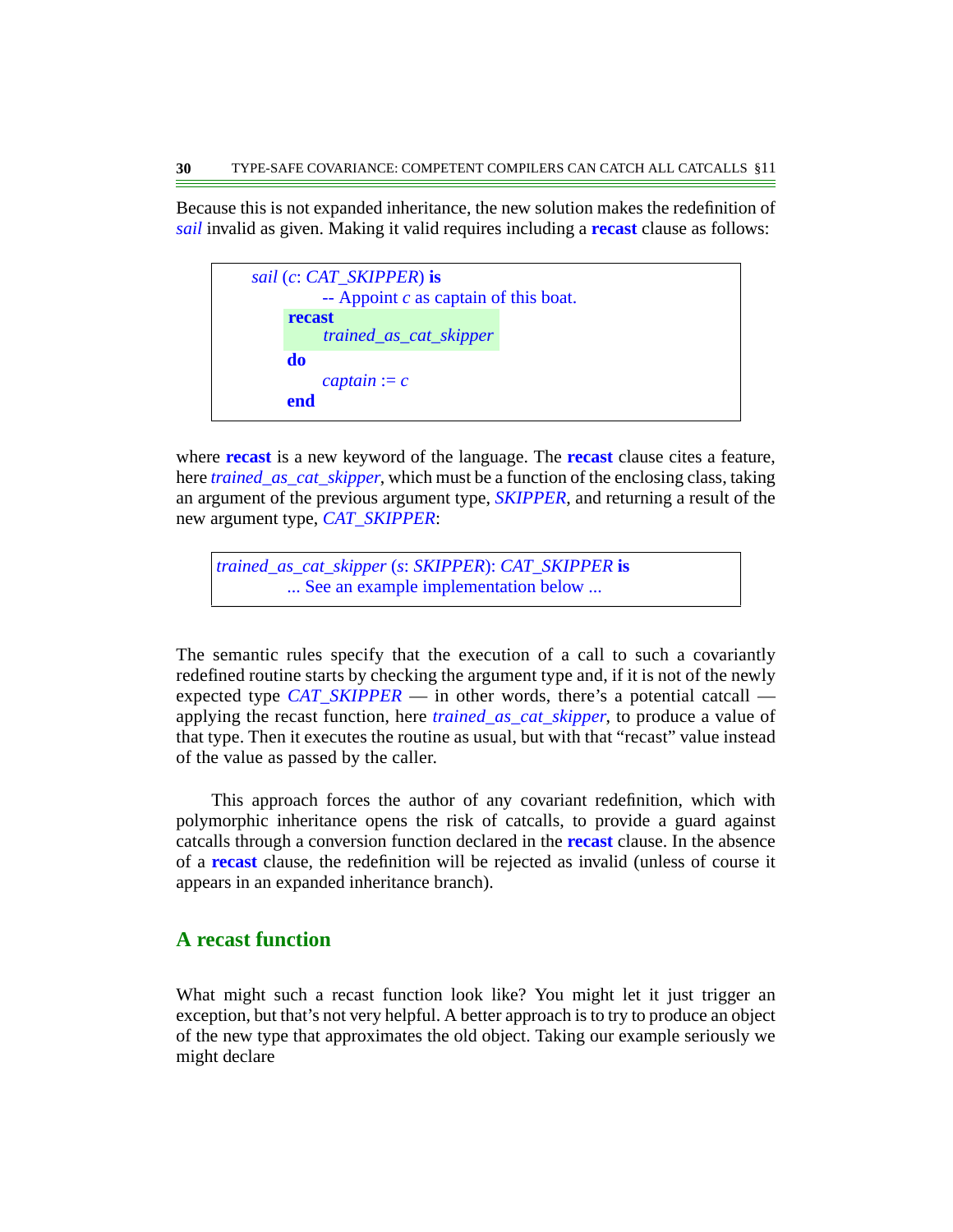| trained_as_cat_skipper (s: SKIPPER): CAT_SKIPPER is |
|-----------------------------------------------------|
| -- A version of s born again as a catamaran skipper |
| require                                             |
| exists: $s = \text{Void}$                           |
| do                                                  |
| s.train_for_cats                                    |
| $Result := s \cdot cat\_skipper\_equivalent$        |
| end                                                 |

where we assume that it's possible to train an ordinary *SKIPPER* into catamaran sailing through the procedure *train\_for\_cats*. This procedure doesn't give us a *CAT\_SKIPPER* — the skills may be right but the type is wrong — so we also need a conversion function called *cat\_skipper\_equivalent* above, which will look like

```
cat_skipper_equivalent: CAT_SKIPPER is
         -- Catamaran skipper version of this skipper, if properly trained
    require
         trained: trained_for_cats
                   -- Procedure train_for_cats ensures the postcondition
                   -- trained_for_cats.
    do
         create Result
         ... Initialize Result from fields of current object ...
    ensure
         result_exists: Result /= Void
    end
```
This example illustrates the general scheme: define a recast function that will return, in potential catcall cases, a result of the newly expected type. This of course implies extra work for the programmer, but is justified by the risk of catcalls. For "don't care" cases, it's always possible to define a recast function that returns a *Void* result — so that it will cause a later void call or other fatal event — or directly raises an exception.

# **Multiple-argument routines**

The case described so far involved a routine with just one argument. We may have covariant redefinition for a routine with more than one argument

```
r (t1: T; u1: U; v1: V) ... is ... do ... end
```
redefined covariantly in a descendant as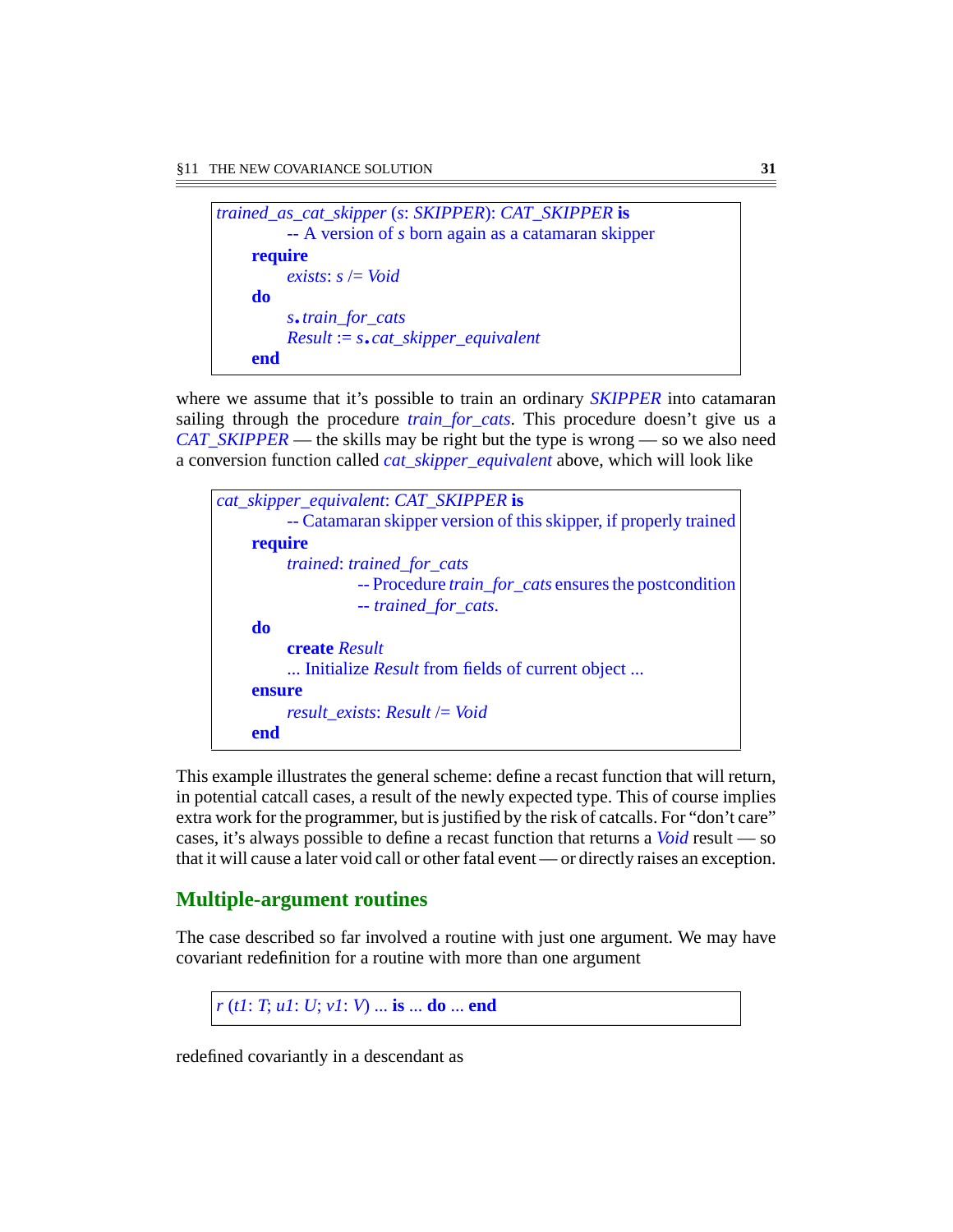```
r (t1: T'; u1: U'; v1: V') ... is ...
     ...
     do
           ...
     end
     recast
           r_transform
```
where the types  $T'$ ,  $U'$ ,  $V'$  respectively conform to  $T$ ,  $U$  and  $V$ . It's rare in practice to redefine more than one of the arguments, but the possibility is there.

In this case too you will have to write a single **recast** clause specifying just one routine, called *r\_transform* in this example; the routine must take arguments corresponding to the original signature — here three arguments of respective types *T*, *U*, *V* — and return a tuple, here of type *TUPLE* [*T'*, *U'*, *V'*], corresponding to the new signature. It will be declared:

```
r_transform (t1: T; u1: U; v1: V): TUPLE [T', U', V'] ... is ... do ... end
```
Note the role of tuple types in enabling the declaration of the function's result. As in the one-argument case, any call will start by checking the argument types for a possible mismatch and, if it detects one, calling the recast function *r\_transform* to obtain a tuple of argument values recast to the correct type. Then it will call the redefined version of *r* with these values as replacement arguments.

Handling all arguments through a single recast function has two advantages. First, it obviously limits the amount of "recasting" code to write. But it also makes it possible, in advanced cases, to use information from all the arguments to produce the new values needed for any one of them that is being redefined covariantly.

### **The rule**

The new validity rule for covariant argument redefinition may be stated as follows:

#### **Covariance rule**

Any redeclaration of a non-secret routine  $r$  that changes the argument signature to *S'*, from a previous one *S*, must include a **recast** clause listing a function *f* of the enclosing class with the following signature:

- If *S* is a single argument type, *f* has a single argument of type *S* and a result of type *S'*.
- If *S* includes multiple argument types, *f* has the same arguments as the previous *r* and a result of the tuple type corresponding to *S'*.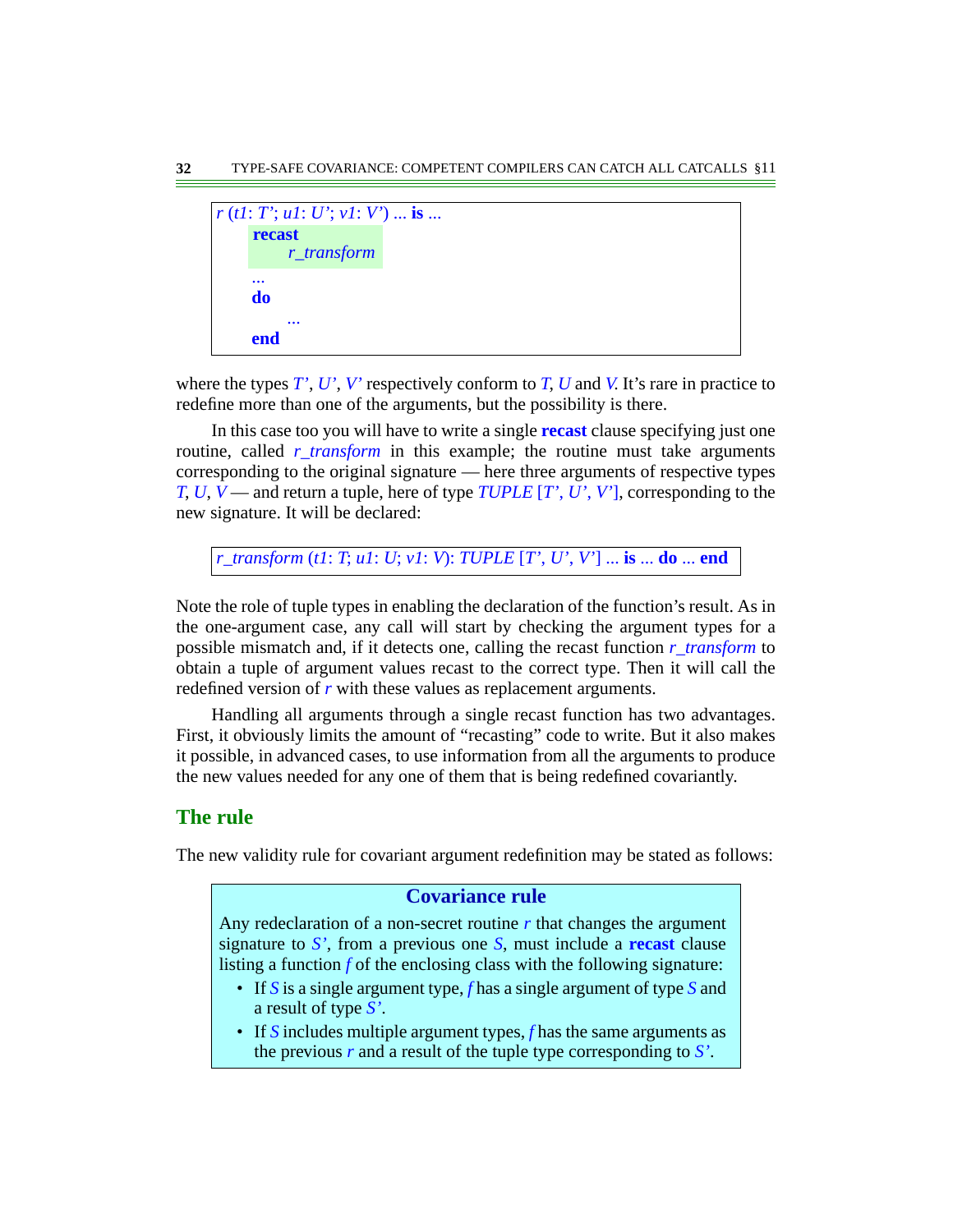The rule applies only to *non-secret* routines since secret ones cannot cause catcall trouble (Export-catcall rule, page  $\underline{14}$  $\underline{14}$  $\underline{14}$ ). It applies not only to redefinition but to *redeclaration*, which covers both redefinition (overriding a previously implemented feature) and effecting (implementing a routine that was previously deferred).

Since anchored types (**like** *anchor*) as treated as an abbreviation for explicit covariant redefinition, there is a companion rule for this case:

### **Anchoring rule**

Any non-secret routine *r* that has at least one argument of an anchored type must include a **recast** clause listing a function *f* of the enclosing class, with the same properties as in the Covariance rule, taking *S'* to be the argument signature of *r*, and *S* the signature obtained from *S'* by replacing any **like** *anchor* argument type by the base type of *anchor*.

(The "base type" of *anchor* is normally just the type of *anchor* but, if *anchor* is itself of type **like** *other\_anchor*, it is recursively the base type of *other\_anchor*. The language rules permit this but ensure that there are no anchor cycles, so the base type is always defined.)

# **12 THE NEW GENERICITY SOLUTION**

If we want to permit generic conformance  $-C[U]$  conforms to  $C[T]$  whenever  $U$ conforms to  $T$  — then a generic class  $C[G]$  raises a risk of catcalls as soon as a routine has an argument of type *G*. This was illustrated earlier by an example:

*skipper\_list*: *LIST* [*SKIPPER*]; *cat\_skipper\_list*: *LIST* [*CAT\_SKIPPER*] ... *skipper\_list* := *cat\_skipper\_list* ... *cat\_skipper1* := *cat\_skipper\_list*.*last skipper\_list*.*extend* (*skipper1*)

The procedure *extend*, in class *LIST* [*G*] and its descendants, adds an element at the end of a list, and hence takes an argument of type *G*, here representing *SKIPPER*. It causes exactly the same problems as a covariant redefinition. As a result, the rule is the same, even in the absence of any redefinition: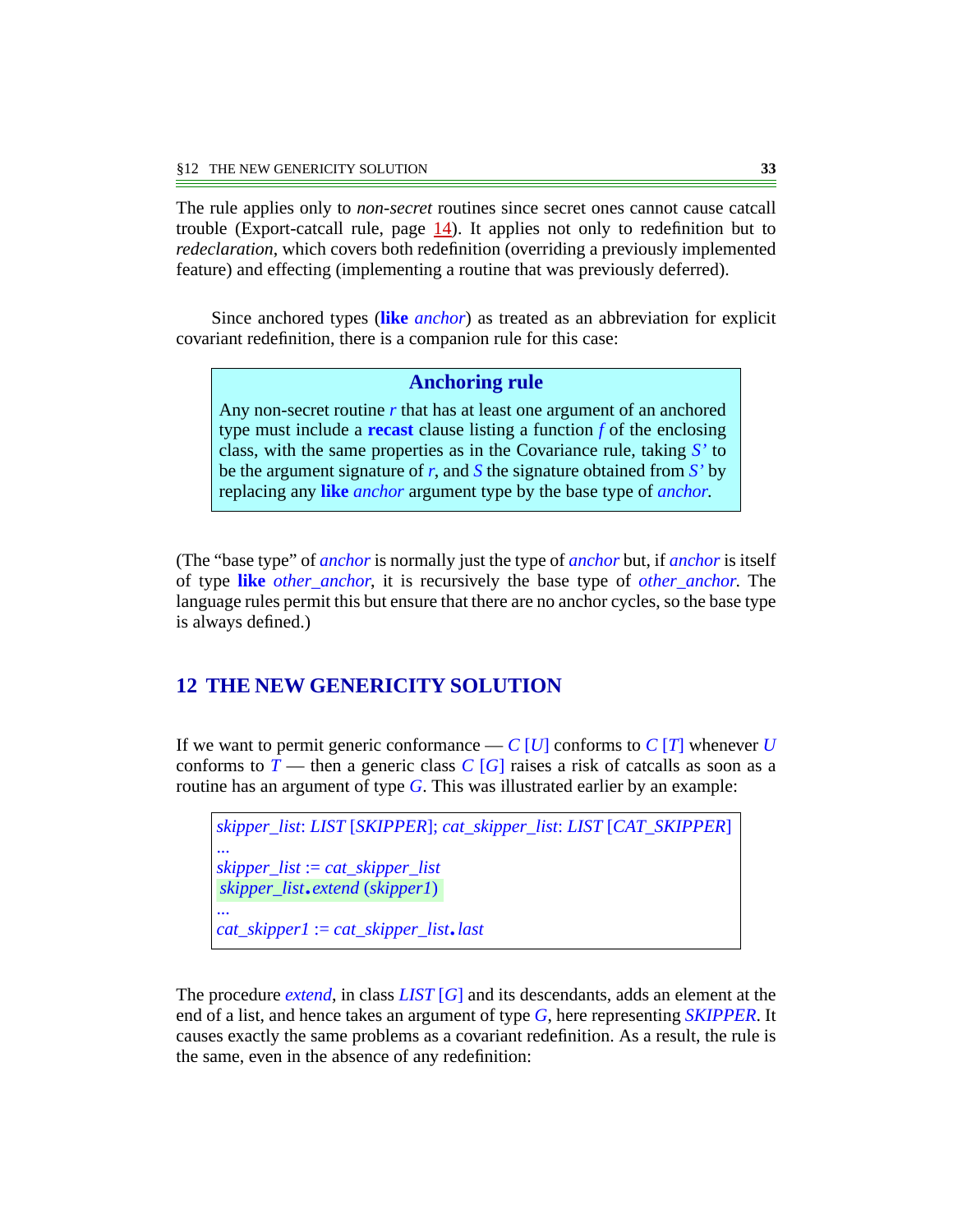### **Genericity rule**

In a generic class, any non-secret routine that takes at least one argument whose type is one of the generic parameters of the class must include a **recast** clause satisfying the same properties as in the Covariance rule.

This requirement appears rather drastic at first, but is needed to make genericity safe and preserve the possibility of generic conformance. Studies are in progress at ETH and LORIA to determine what the impact will be on existing libraries such as EiffelBase, which uses genericity extensively.

# **13 THE NEW DESCENDANT HIDING SOLUTION**

The final cause of catcalls was export restrictions in descendants, as in

| class RECTANGLE inherit |  |                                                     |                                 |  |
|-------------------------|--|-----------------------------------------------------|---------------------------------|--|
|                         |  | expanded POLYGON                                    | -- See below why now "expanded" |  |
|                         |  | <b>export</b> { <i>NONE</i> } add_vertex <b>end</b> |                                 |  |
| <b>feature</b>          |  |                                                     |                                 |  |
| $\cdots$<br>end         |  |                                                     |                                 |  |

which makes *add\_vertex* secret (exported to *NONE*) in the new class.

# **Using expanded inheritance**

Without any new language rule, class *RECTANGLE* is valid in the form given: the **expanded** keyword specifies expanded (non-conforming) inheritance, so no polymorphism is possible and hence no catcalls.

This scheme actually takes care of most common uses of descendant hiding. The "marriage of convenience" form of inheritance [\[10\]](#page-38-1), used widely in the EiffelBase libraries [\[8\]](#page-38-8), lets a class inherit its interface from one parent and its implementation from another, as with *ARRAYED\_STACK* inheriting from *STACK* and *ARRAY*.

We must mention here that many people view the second inheritance link as improper; but closer analysis suggests it is better than the replacements they typically suggest, such as making *ARRAYED\_STACK* a client rather than heir or *STACK*. See the references just cited.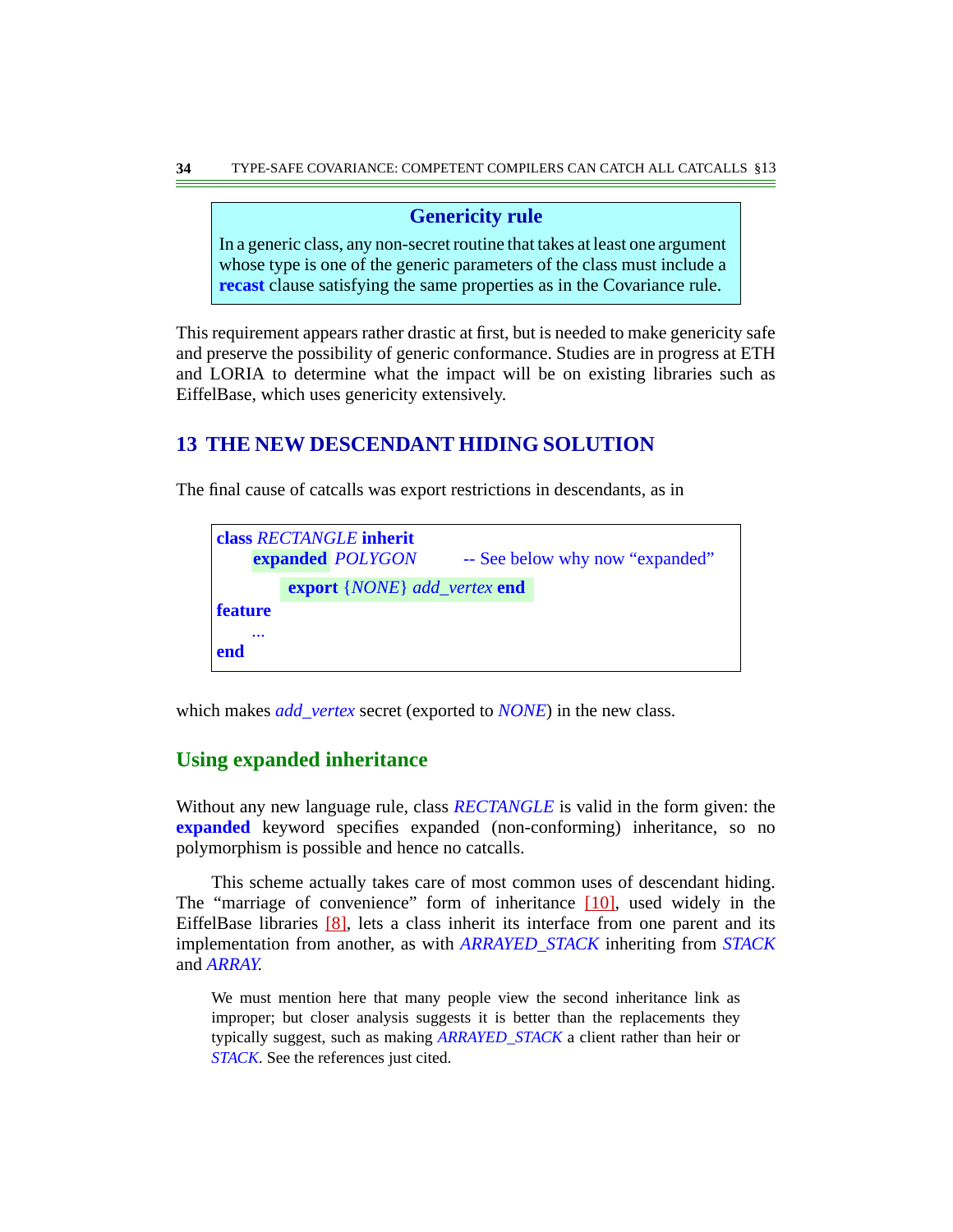In such an example many of the features of the implementation parent, *ARRAY*, should be secret in the descendant, since clients of *ARRAYED\_STACK* should not be permitted directly to access and update arbitrary array elements. Expanded inheritance is directly applicable:

```
class ARRAYED_STACK [G] inherit
    STACK [G]
    expanded ARRAY [G]
        export {NONE} all end
feature
    ...
end
```
The **all** keyword applies the **export** {*NONE*} status to all features inherited from *ARRAY*. This may be overridden for specific features.

This form disallows polymorphic assignments from arrayed stacks to stacks, which seems appropriate since there is no evidence that such assignments would be useful, and clear evidence that they are catcall-prone. Based on our experience with Eiffel libraries it appears that most existing cases of descendant hiding can and should be rewritten to use expanded inheritance, removing the catcall risk.

### **Playing with the precondition**

The question remains of whether we can have a catcall-free form of descendant hiding with polymorphism, as would be the case with *RECTANGLE* in the absence of the **expanded** keyword. Is there a way to specify both that one may assign a *RECTANGLE* value to a *POLYGON* variable and that class *RECTANGLE* doesn't export *add\_vertex*?

We must note here that many methodology discussions would dismiss this scheme as conceptually wrong. (As noted, even expanded inheritance, which precludes polymorphism, doesn't always pass muster.) A common reaction is that the inheritance hierarchy should be changed to distinguish between "extendible" polygons, which have *add\_vertex*, and those which don't. But this may conflict with other classification criteria and lead to unnecessarily complex inheritance structures. There are, in addition, arguments for permitting the extra flexibility of export restrictions in polymorphic inheritance, covering cases of "taxonomy exceptions" such as the example — famous in artificial intelligence — of treating ostriches as birds even if birds have a "fly" operation. See [\[10\]](#page-38-1) for a more extensive discussion.

Still without any language changes, there exists a conceptually correct technique for achieving polymorphic descendant hiding of a routine, at least if we disregard the "No ancestor foresight" criterion. The idea is to give the routine a precondition which evaluates to true (or a specific condition) and is redefined in the descendant to yield always *False*, making the feature inapplicable.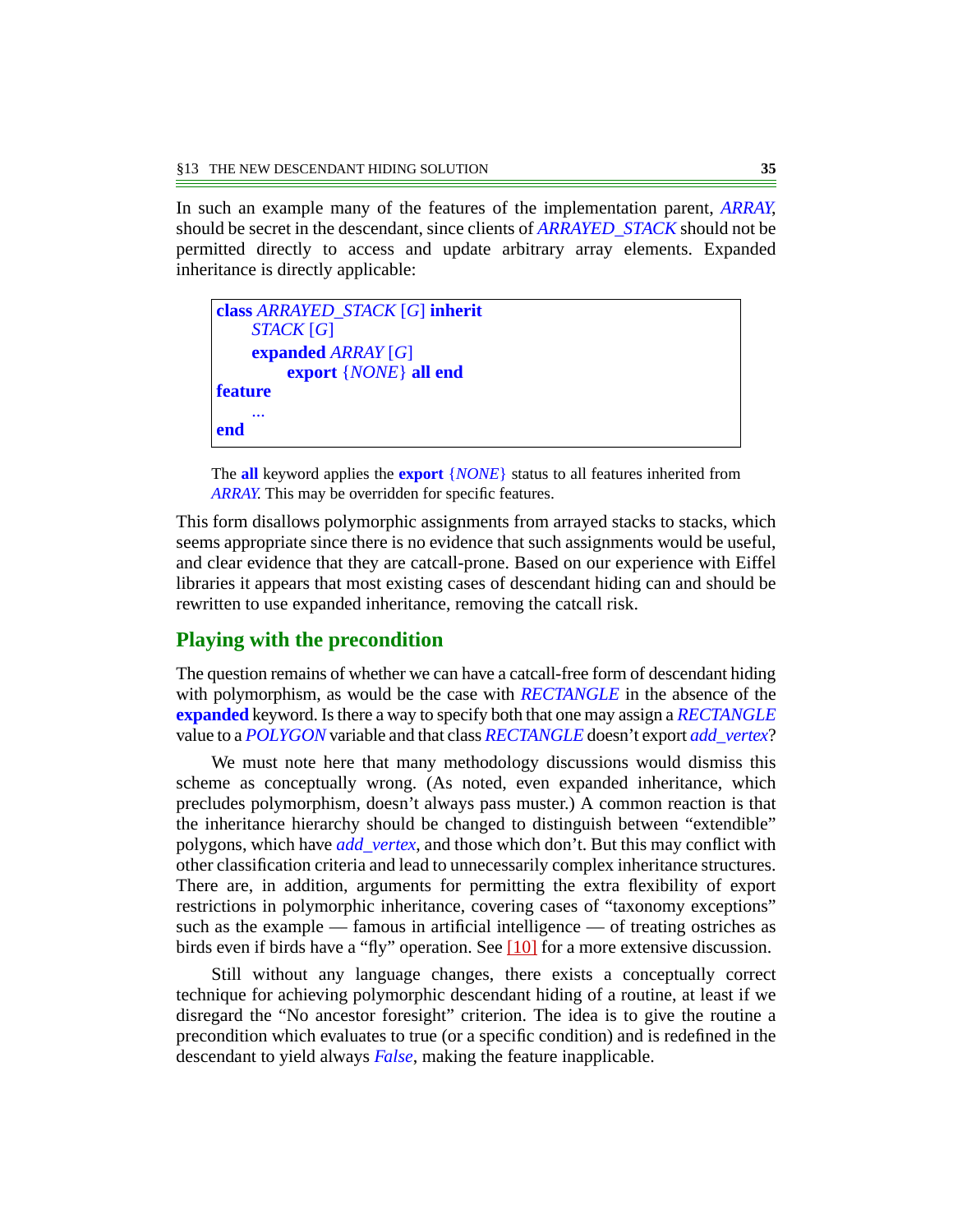This scheme requires strengthening the precondition in the descendant. The rules of Design by Contract do not permit this (they allow precondition weakening and postcondition strengthening  $[10]$ , but what matters is the contract as seen by clients, so we can achieve the intended result through the *abstract precondition* technique, again developed in [\[10\]](#page-38-1): by making the precondition rely on a function, we leave the precondition as such unchanged, but redefine the function. In the example the original version of *add vertex* will now have a precondition:

|     | class POLYGON feature         |                                                       |
|-----|-------------------------------|-------------------------------------------------------|
|     | $add\_vertex$ () is           |                                                       |
|     | require                       |                                                       |
|     | extendible                    |                                                       |
|     | $do \dots end$                |                                                       |
|     | extendible: <b>BOOLEAN</b> is |                                                       |
|     |                               | -- Is it permitted to add vertices? (By default: yes) |
|     | do                            |                                                       |
|     | $Result := True$              |                                                       |
|     | end                           |                                                       |
| end |                               |                                                       |
|     |                               |                                                       |

In *RECTANGLE*, we leave *add\_vertex* untouched and redefine its precondition to yield *False* in all cases:

```
class RECTANGLE inherit
    POLYGON
         redefine extendible end
feature
    extendible: BOOLEAN is
              -- Is it permitted to add vertices? (Here: no!)
         do
         end
     ...
end
              Result := False
```
From a theoretical perspective this approach achieves the desired goal. Note in particular that, whatever the inherited *add\_vertex* procedure does, it is correct in class *RECTANGLE*, since the correctness of a routine *r* means

 ${NVM}$  and  $PRE_r$ *} BODY<sub>r</sub></sub>*  ${NVM}$  and  $POST_r$ *}*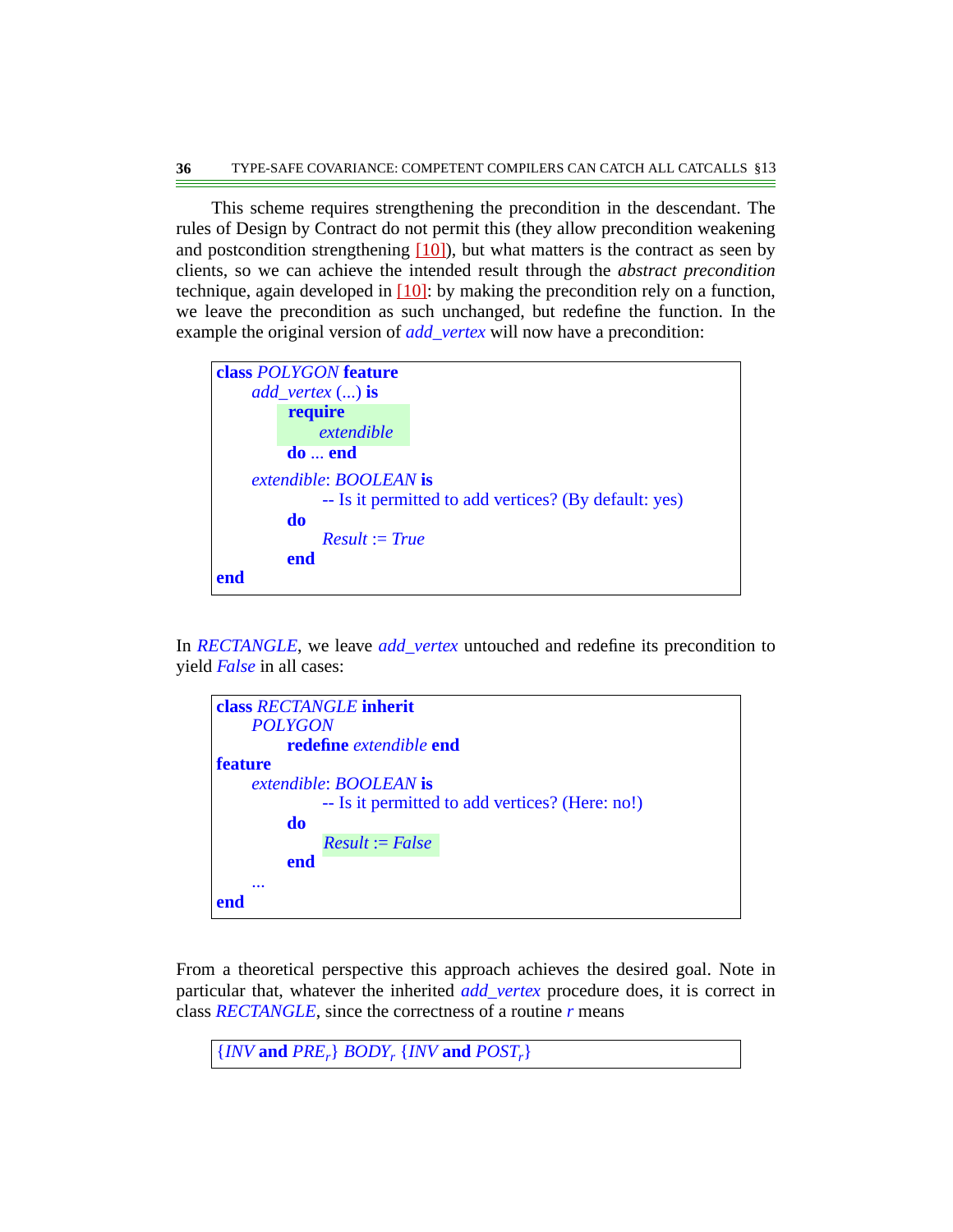where *INV* is the class invariant; since  $PRE_{add\,vertex}$  now evaluates to *False*, this property is always trivially true.

This scheme suffers, however, from three limitations:

- It requires ancestor foresight. If *add\_vertex* comes from an existing class *POLYGON* where it didn't have a precondition, we have to go back to the class and update it.
- In the absence of correctness proofs, we can't trust clients to ensure the postcondition in all cases, even though it is part of the specification so that any call that doesn't test for *extendible* is incorrect.
- If we disallow descendant hiding, the interface of the descendant class ("contract form" in Eiffel) will show the undesirable feature, here *add\_vertex*. That is unpleasant since it will advertise the feature to authors of clients of *RECTANGLE*, who cannot and should not do anything with it.

### **Permitting explicit descendant hiding?**

In the current state of discussions, the Eiffel standardization group is leaving the descendant hiding matter exactly as discussed so far: descendant hiding is permitted for expanded inheritance and in that case only.

An argument can be made for a more flexible policy working as follows: a class would be permitted to restrict the export status of an inherited feature, even with polymorphic inheritance, as long as it *redeclares* the feature (overrides the previous implementation if there was one, or introduces a first implementation if the feature was deferred). This is more in line with the "**recast**" solution adopted in other cases, which confronts the possibility of catcalls head-on by providing an explicit processing mechanism in catcall cases. Here too the class author would be required to address the problem, by providing an explicit redeclaration.

In most practical cases such a redeclared version could only trigger an exception or, if it is OK to ignore the call, do nothing (but adapt the precondition or postcondition, in line with the earlier discussion, to preserve correctness).

Although this approach has the support of a few of the authors, a majority considers it too risky and not needed in common cases, preferring to prohibit polymorphic descendant hiding, while of course permitting descendant hiding for expanded inheritance. This is the policy currently retained; there is no new language mechanism, only a new validity rule:

#### **Descendant hiding rule**

In an inheritance link, the export status of an inherited feature may only be more restrictive in the heir than in the parent if the link specifies expanded inheritance.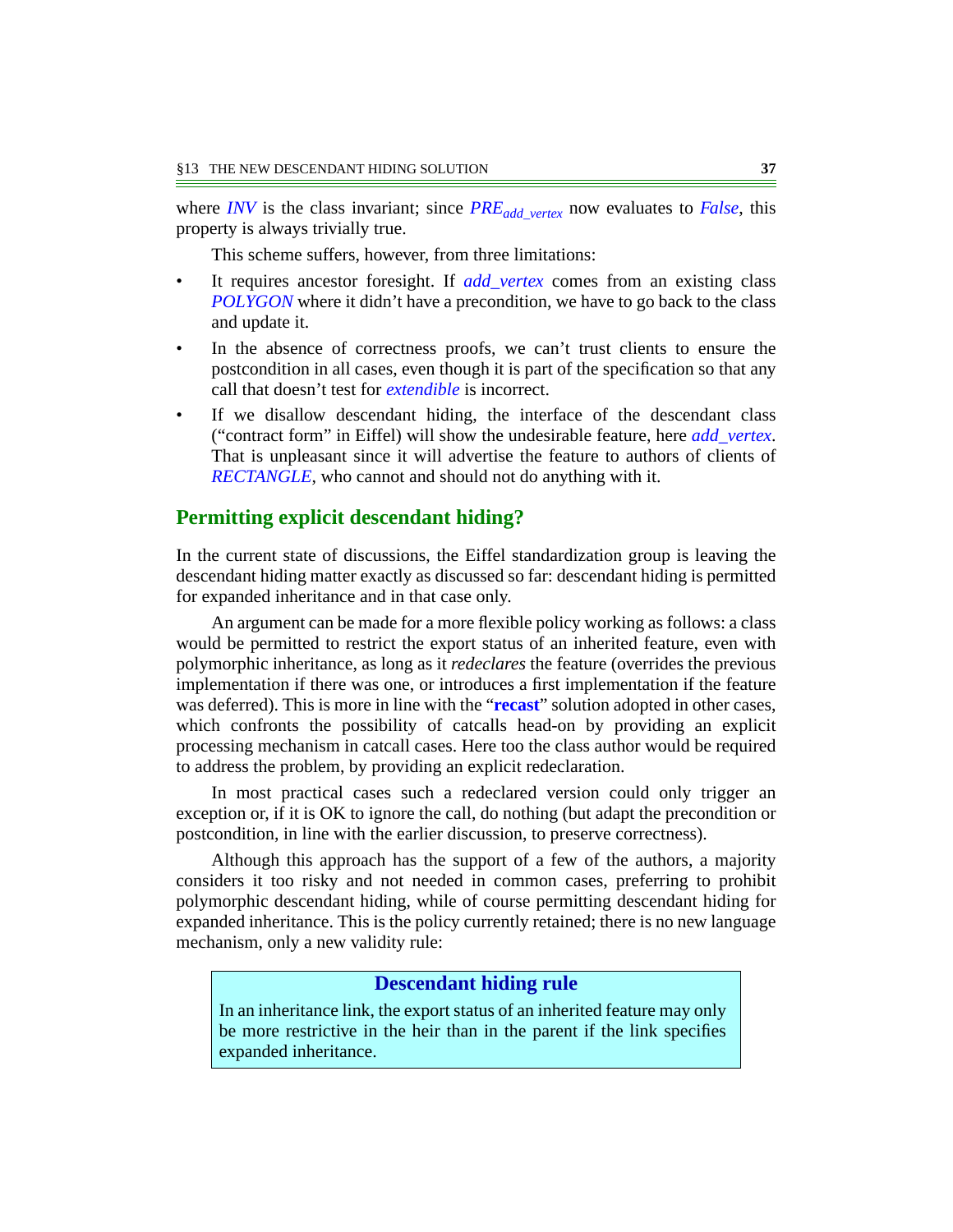## **14 CONCLUSION**

In the absence of a full mathematical model for the language, there is no proof that the policy just described will guarantee type safety. Examination of known catcall schemes seems to suggest, however, that it rules them all out.

A key property of this policy is that it puts the burden of a solution on the class author who, by taking advantage of the flexibility of covariance and genericity, may introduce a risk of catcall. The rules force the programmer to recognize this risk and handle it at the very point of its introducion. Previous solutions tended to give him a free hand, then to penalize future users of the class. This fairer assignment of responsibilities — "*If you can break it, you must fix it*" — is one of the arguments suggesting that the solution is in the right direction.

Work is in progress to apply this solution to existing libraries and application systems, including very large ones in production. No final standardization decision will be made until the results of these studies are in. On the basis of the concepts and arguments examined so far, we feel that the techniques we have described will provide the basis for a satisfactory and durable solution to the fundamental typing issue: how to provide an ironclad guarantee of run-time safety while letting programmers express their unbounded creative power.

### **References**

<span id="page-37-0"></span>[1] Luca Cardelli: *Basic Polymorphic Typechecking*, AT&T Bell Laboratories Computing Science Technical Report, 1984. Revised version in *Science of Computer Programming*, vol. 8, no. 2, 1987.

<span id="page-37-1"></span>[2] Luca Cardelli: *A Semantics of Multiple Inheritance*, in *Semantics of Data Types Symposium*, Lecture Notes in Computer Science 173, Springer-Verlag, 1984, pages 51-66; revised version in *Information and Computation*, vol. 76, no. 2/3, February-March 1988, pages 138-164.

<span id="page-37-3"></span>[3] Giuseppe Castagna: *Covariance and Contravariance*: *Conflict without a Cause*, in *ACM Transactions on Programming Languages and Systems*, vol. 17, no. 3, 1995, pages 431-447.

<span id="page-37-2"></span>[4] Peter Canning, William Cook, Walter Hill, Walter Olthoff, John C.Mitchell: *F-Bounded Polymorphism for Object-Oriented Programming*, in FPCA 89 (Proceedings of Functional Programming Languages and Computer Architecture), ACM, 1989, pages 273-280.

<span id="page-37-4"></span>[5] Dominique Colnet and Luigi Liquori: *Match-O*, *a Dialect of Eiffel with Match-Types*, in *TOOLS 35* (35th conference on Technology of Object-Oriented Languages and Systems), Sydney, Australia, November 2000, IEEE Computer Society Press, 2000, pages 190-201.